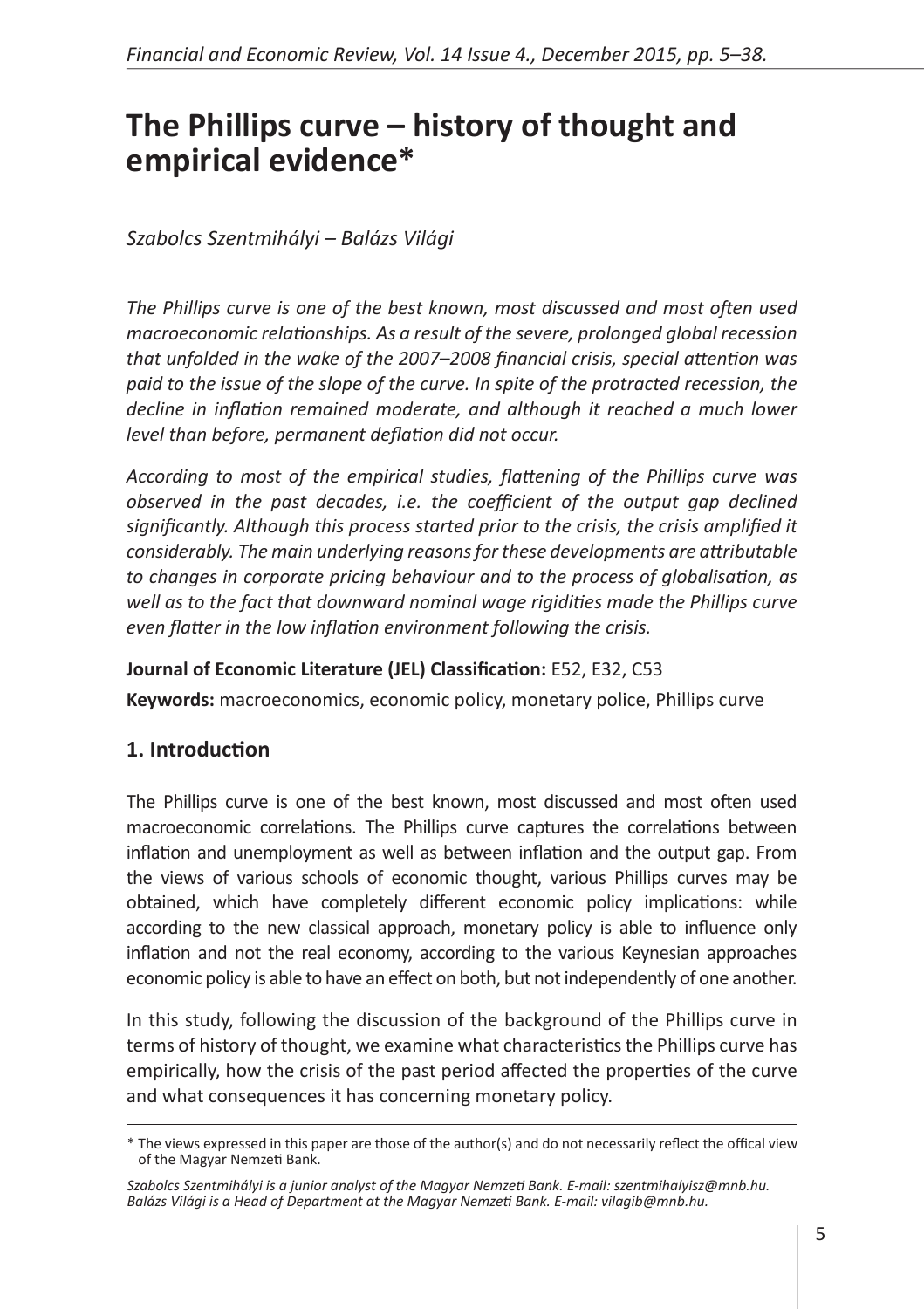### **2. The Phillips curve in the economics of the 1950s and 1960s**

The equation that captures the correlation between developments in inflation and the real economy can be traced back historically to the study by *Phillips* (*1958*). The original article contains an empirical estimation for UK data between 1861 and 1957. The author found stable correlation between nominal wage inflation and unemployment; the higher the wage inflation, the lower the unemployment. Later, *Samuelson and Solow* (*1960*) found a similar correlation in the case of the United States, although they documented a weaker relation than Phillips.

Whether a similar relationship between inflation and unemployment follows from the negative relation between wage inflation and unemployment is important from two aspects. Firstly, the original Keynesian theory did not deal with the mechanism of price adjustment, and thus the Phillips curve generalised for price inflation could be interpreted as the 'missing equation'. Secondly, for the activist economic policy typical of the period, a stable relation between inflation and unemployment would have provided an opportunity to set unemployment to a desired level by managing aggregate demand, although at the price of raising inflation to a level higher than before, if necessary.

The majority of economists from that period tended to interpret the Phillips curve as the relation between price inflation and unemployment. Although there had been doubts in connection with that from the very beginning, Samuelson and Solow themselves also cautioned in this regard. Phillips found the relation for a period when inflation was relatively low, and there was no guarantee that the relation would remain stable in the case of higher inflation as well.

#### **3. New classical criticism of the Phillips curve**

In their influential studies, *Friedman* (*1968*) and *Phelps* (*1968*) criticised the theoretical approach that absolutised the stable Phillips curve and also criticised the economic policy based on that. That criticism was theoretical, but some years after its publication, economic developments confirmed their conjecture. The essence of their criticism is that the empirical Phillips curve is far from being as stable as thought, because an important variable that cannot be observed (or is difficult to observe) is missing from the correlation: inflation expectations.

According to their train of thought, the only reason why monetary policy is able to increase the level of employment by generating inflation is that employees' inflation expectations underestimate inflation, and thus overestimate their real wages. If, as a result of monetary policy easing, inflation grows faster than nominal wages, it is worthwhile for companies to use more working hours for production, which adds to real economic activity and employment. At the same time, due to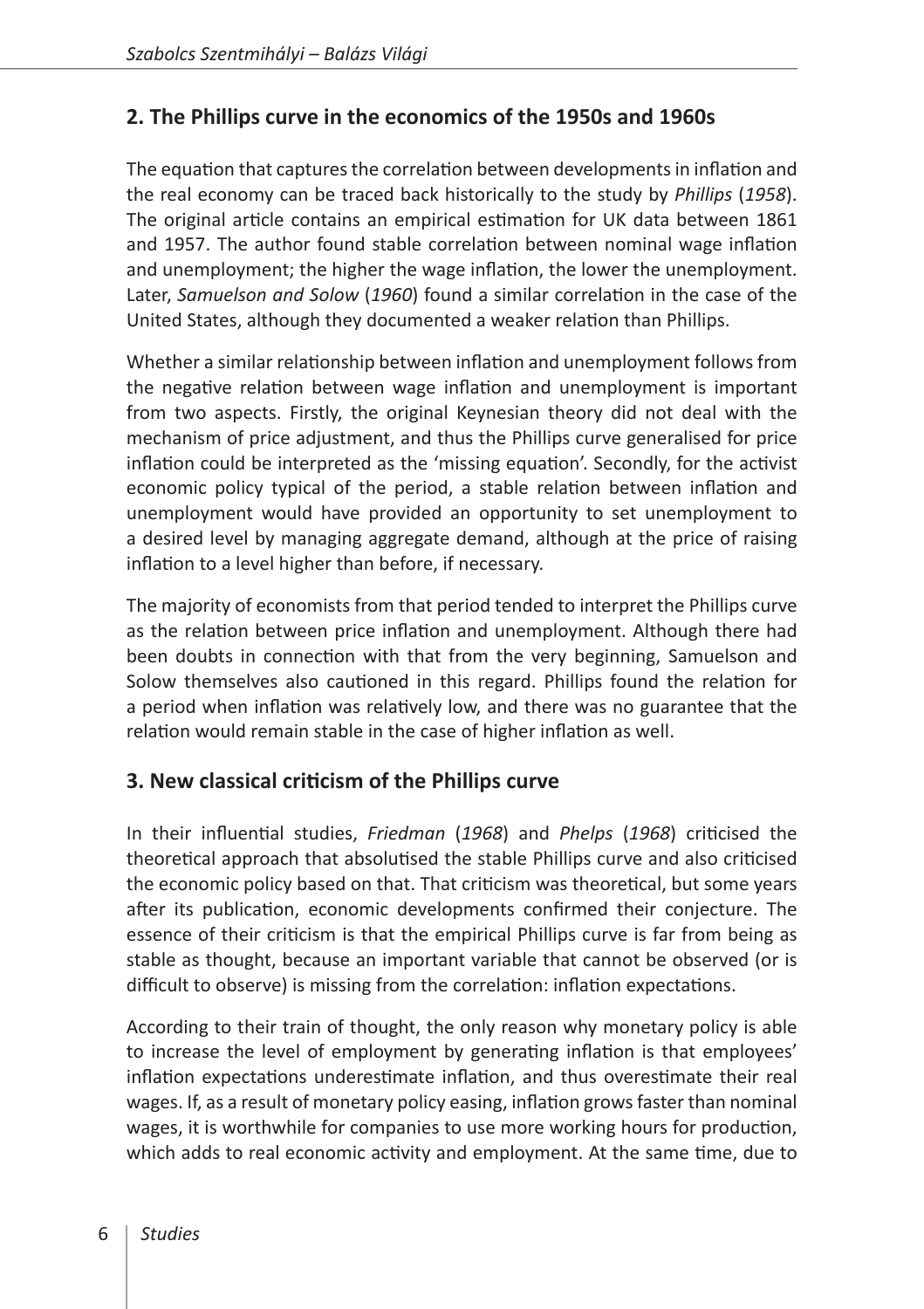their inaccurate inflation expectations, employees do not perceive that their real wages are declining, and therefore they are ready to do additional work.

However, this outcome is not the final state of equilibrium. Employees gradually adjust their inflation expectations, perceive that higher nominal wages do not mean higher real wages, enforce higher nominal wages, and thus real output returns to the original position. Accordingly, the result of activist economic policy is that inflation is higher, but real output is unchanged in the long run.

In summary, over the long term, monetary policy is unable to stimulate the real economy by generating inflation. The real economy and unemployment have a natural rate determined by technological progress and the institutional environment. The real economy can be diverted from its natural rate in the short run by generating surprise inflation, but with the adjustment of expectations, the economy returns to its natural rate in the long run. If the output gap is defined as the deviation of real GDP from its natural rate, based on the above, in the output gap–inflation plane the long-term relation between them is described by a vertical straight line. Therefore, according to the theory of Friedman and Phelps, the Phillips curve is vertical over the long term.

In the early 1970s, the empirical Phillips curve, which had been believed to be stable, really collapsed in the United States. This was the so-called stagflation period. At that time, economic growth did not accelerate, in spite of the high inflation. This resulted in a considerable increase in the credibility of the argumentation of Friedman and Phelps.

It was the time when the new classical school, which is even more radical than them, became included in the mainstream of economics. Their thoughts are summarised in the inspiring study by *Lucas* (*1973*). The new classical school accepts Friedman's argumentation, but has an extreme hypothesis with regard to expectations. In their opinion, expectations are rational. Consequently, expectations adjust themselves to the changed economic policy immediately, and not in the long run. While with Friedman and Phelps it is possible for the economy to deviate from its natural rate through surprise inflation, with rational expectations monetary policy is unable to cause surprise inflation, and thus it is impossible to deviate from the natural rate even in the short run. Monetary policy is practically ineffective.

Formally, the relation between inflation and real economy is expressed by the following new classical Phillips curve:

$$
\pi_t = \pi_t^e + b y_t + \varepsilon_t, \tag{1}
$$

where  $y_t$  is the output gap in period *t*, *b* is a positive parameter,  $\pi_t$  is inflation,  $\pi_t^{\epsilon}$ means the inflation expectations, and  $ε_t$  is a random error term. Since, according to the rational expectations hypothesis, economic agents cannot systematically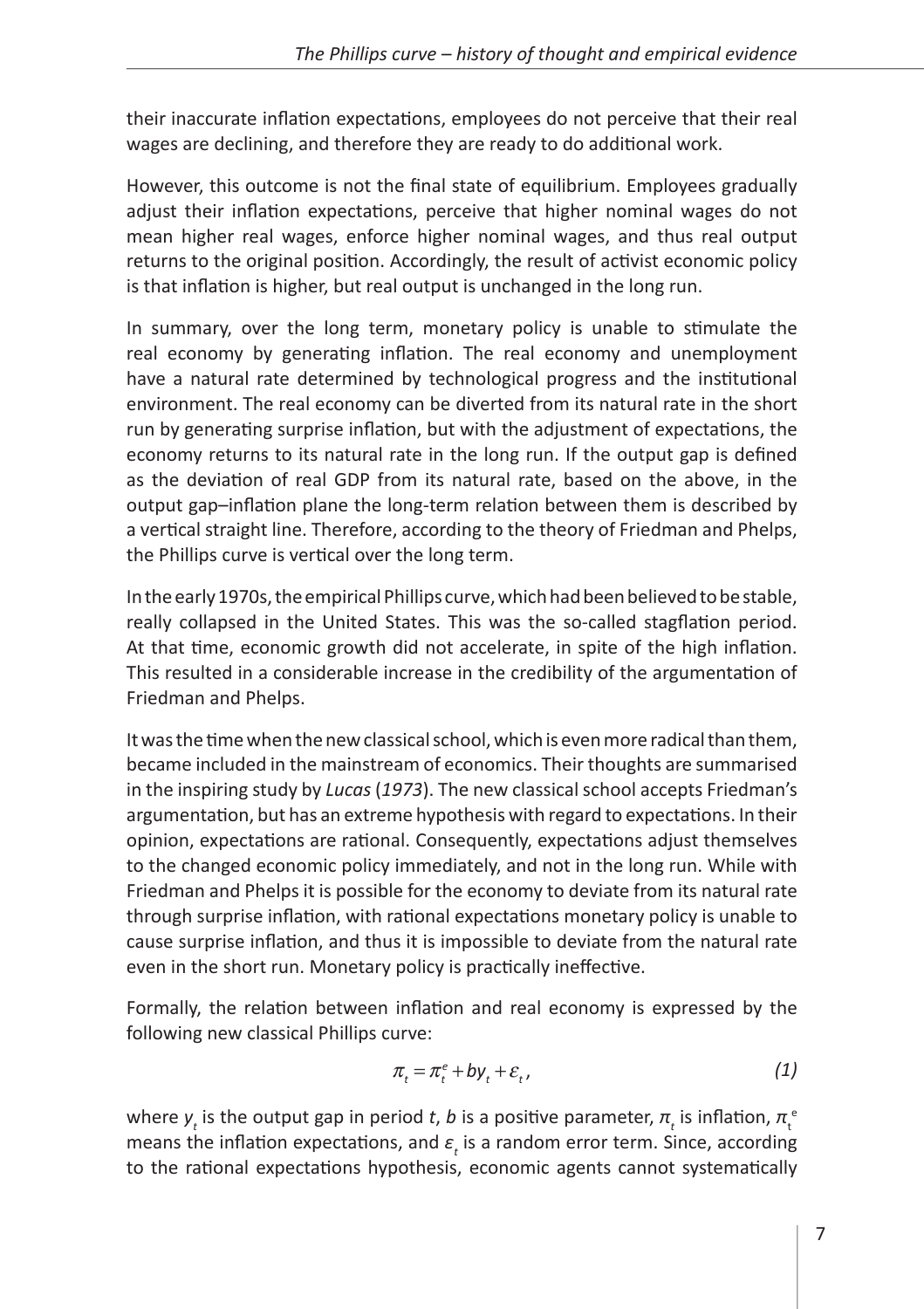make mistakes upon creating the expectations, the deviation of  $\pi_t^e$  from  $\pi_t^e$  can only be a random variable with zero expected value, which is independent of economic policy. In other words, according to the new classical school, the Phillips curve is vertical already in the short run. Although monetary policy may influence the rate of inflation, it has no impact on real economy. Only random factors that are independent of monetary policy have an effect on the output gap. $<sup>1</sup>$ </sup>

#### **4. The new Keynesian Phillips curve**

As discussed in the previous section, based on the rational expectations hypothesis, new classical economics claimed that the Phillips curve is vertical in the short run as well, and as a result, monetary policy does not have an impact on real output. However, soon after the appearance of the new classical school, several authors pointed out that even if we accept the rational expectations hypothesis, the conclusion corroborating the ineffectiveness of monetary policy is only true if we assume that prices and wages are flexible, i.e. prices and wages react to the changes in demand and supply factors immediately.

However, in the case of sticky prices and wages the ineffectiveness of monetary policy cannot be proven. Prices and wages are sticky if they are fixed for a longer period of time, and under certain conditions they remain unchanged even if demand or supply changes. *Fischer* (*1977*) and *Taylor* (*1980*) showed that if prices/ wages are fixed for at least two time periods (quarters), monetary policy is able to influence the real economy.

*Calvo* (*1983*) prepared a similar model, which, as it can be handled well technically, became the basis of the new Keynesian dynamic stochastic general equilibrium (DSGE) models, which became popular starting from the 1990s. The so-called new Keynesian Phillips curve can be deduced from Calvo's model. The special feature of the new Keynesian Phillips curve is that although it is based on rational expectations, trade-off still exists between output and inflation in the short run. In the long run, however, monetary policy becomes ineffective in the new Keynesian models as well, because in the case of an arbitrary monetary policy action, prices gradually adjust themselves to the changed situation.

For a more accurate understanding of the above, it is worth looking at Calvo's model in more detail. The fundamental assumption of the model is that a random process regulates the number of time periods during which a given firm sets the price of its product. Let *γ* be the probability that a given company's current output price remains valid in the next time period as well. The greater *γ*, the stickier the

<sup>&</sup>lt;sup>1</sup> Similar argumentation can be applied to any economic policy that is based on influencing aggregate demand. Accordingly, it can be applied to fiscal policy as well. However, it is not valid in the case of economic policies that influence structural factors and aggregate supply. Consequently, even in the new classical case it cannot completely be stated in general that economic policy is ineffective.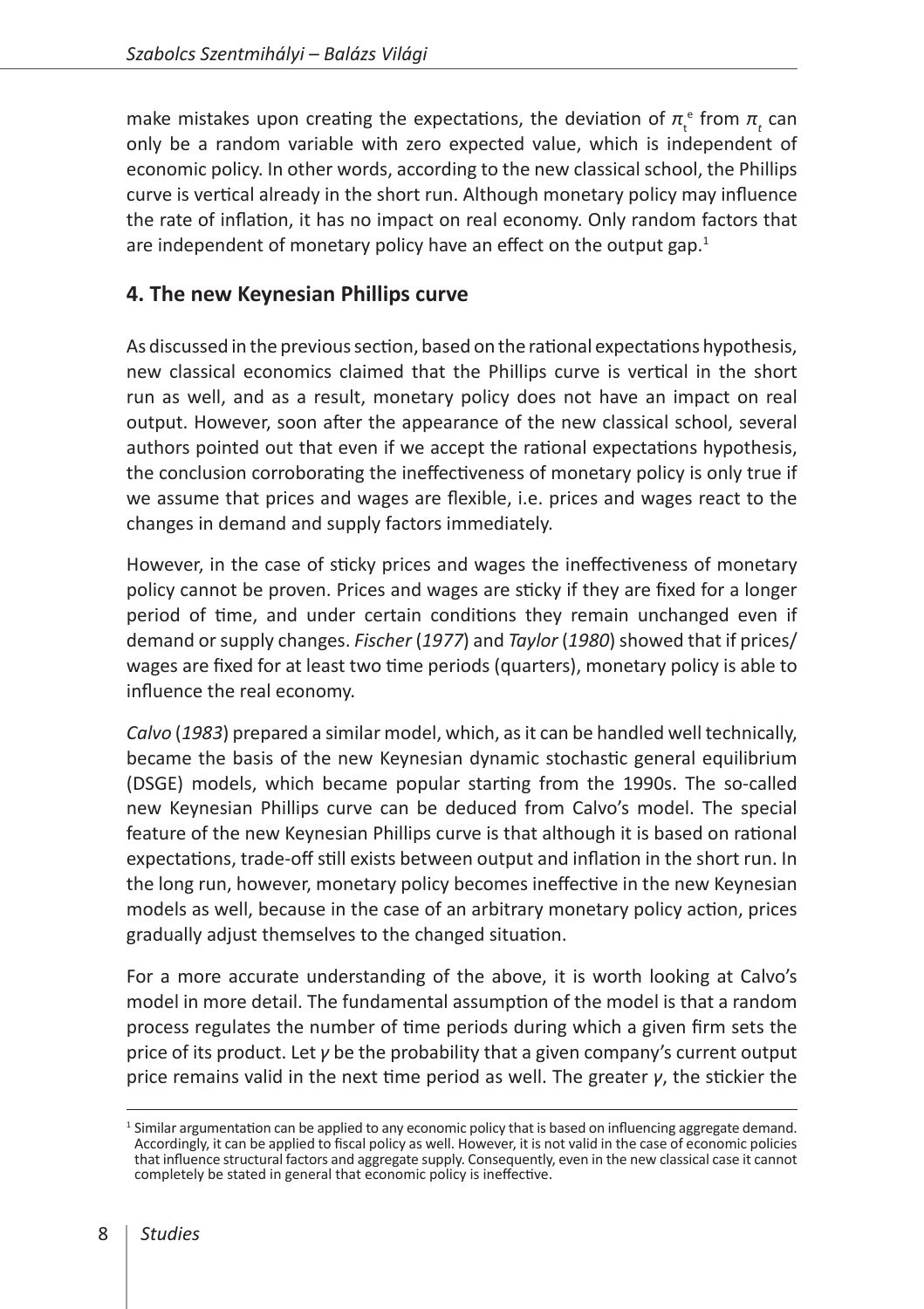prices. Accordingly, the probability that the given company will set a new price in the next period is (1–*γ*). We assume that *γ* does not depend on since when the current price has been valid.

It follows from the above that if a firm sets the price of its product at a given time *t*, the optimally determined price is described by the following (log-linearised) formula:

$$
\rho_t = \left(1 - \beta \gamma\right) \sum_{i=0}^{\infty} \left(\beta \gamma\right)^i MC_{t+i}, \qquad (2)
$$

where  $0 < \beta < 1$  is the discount factor of the owner of the company. According to the above expression, if a firm sets a new price  $(\rho_{_{t}})$  at date  $t$ , in the case of an optimum choice the new price equals the weighted sum of the current and future expected marginal costs (*MC<sub>tii</sub>*), where the weight of an item declines with the distance in time it refers to. The weights are the functions of parameters β and *γ*. If *γ* = 0, i.e. pricing is flexible, we obtain the price = current marginal cost formula, which is a wellknown formula of standard microeconomics. The above price formula of the Calvo model is its generalisation: as the price determined at date t will probably remain valid in the future as well, it is optimal if it is the function of not only the current but also of the future expected marginal costs. However, the further a future date, the less probable that the price chosen now will be valid then. Therefore, the expected marginal costs of later dates have smaller and smaller weights in the formula.

It can be demonstrated that if there are similar firms in the economy, and they set their prices according to the Calvo model, and the same *γ* applies to all of them, the following relationship will be true for aggregate inflation:

$$
\pi_t = \beta \pi_{t+1}^e + \frac{\left(1 - \gamma\right)\left(1 - \beta \gamma\right)}{\gamma} \omega m c_t + \varepsilon_t,
$$
\n(3)

where  $\pi$ <sub>t</sub> is inflation at date t,  $\pi_{t+1}^e$  is the expectation for inflation at time *t+1*,  $mc<sub>t</sub>$  is the real marginal cost (nominal marginal cost divided by the price level), while *ω* positive parameter measures to what extent the optimum price of a given company depends on aggregate variables and to what extent on the relative position of the competitors' prices.<sup>2</sup> If the choice of the optimum price of the company primarily depends on aggregate factors, the value of *ω* is high, but if the position of competitors is also important, the value of  $\omega$  is relatively low.<sup>3</sup>

The importance of formula (*3*) is that it establishes a relation between real marginal cost, which characterises the state of the real economy, and developments in

<sup>2</sup> The findings of *Rotemberg* (*1982*; *1983*) are similar on the basis of a different model, where the cost of the price change is a quadratic function of the size of the price change.

 $3$  According to the terminology that is often used in literature,  $\omega$  is the index of the degree of strategic complementarity.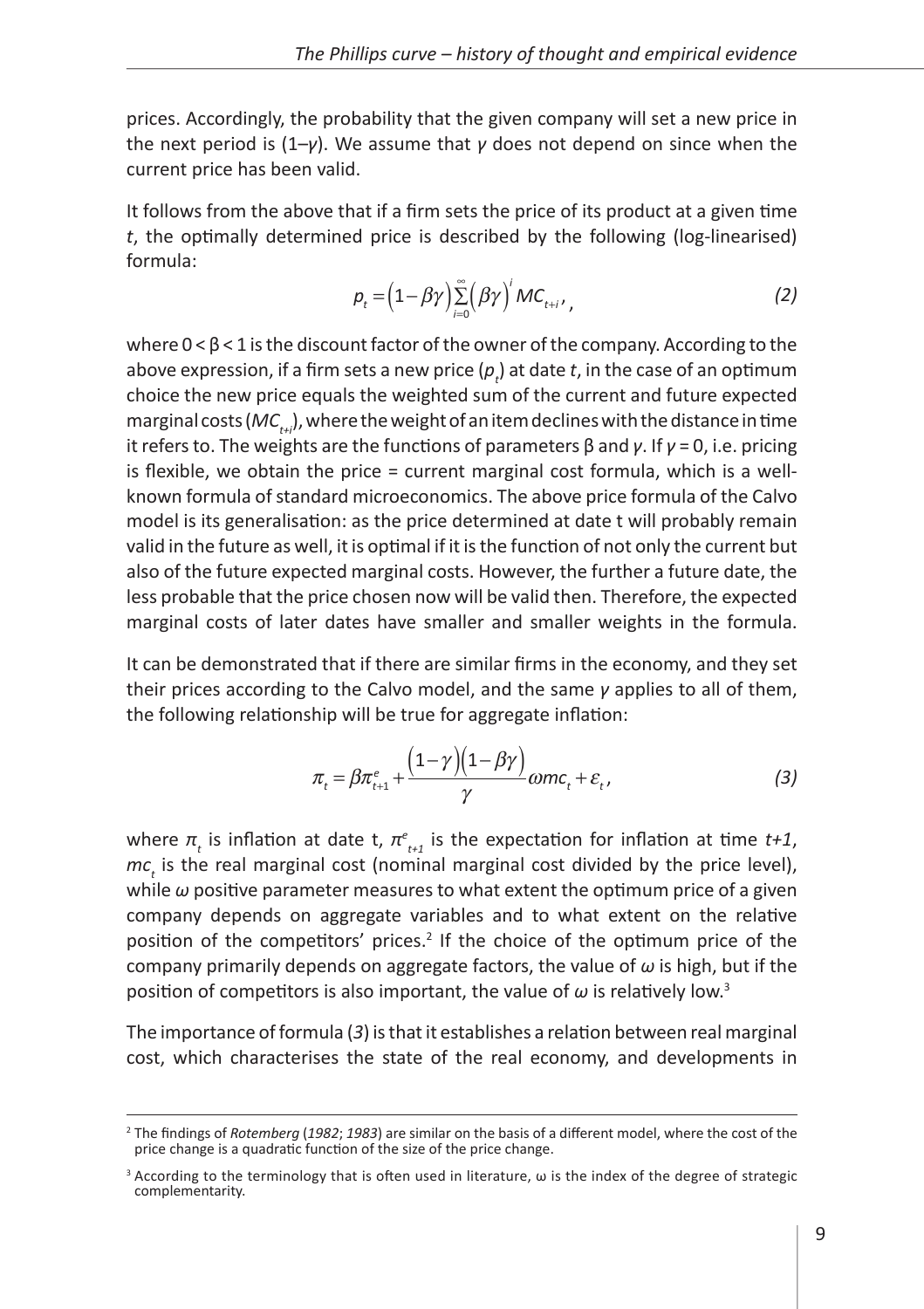inflation. In this sense it can be considered a quasi Phillips curve, even if the output gap or unemployment is not among the variables.

The economic interpretation of equation (*3*) is worth thinking over in an intuitive manner. Equation (*3*) is obtained by aggregating and rearranging equation (*2*), which represents the pricing behaviour of individual firms. According to equation (*2*), in the case of sticky prices, expectations for future marginal costs also matter upon determining the price. In the aggregate equation (*3*) derived from it, these expectations are represented in a compact form by the term *π<sup>e</sup> t+1*.

The real marginal cost sensitivity of the developments in inflation, i.e. the slope of the quasi Phillips curve (*3*), depends on the degree of price stickiness, i.e. *γ*. The intuitive explanation for this is as follows: if pricing is nearly flexible, i.e. *γ* is close to 0, the weight of the terms concerning the future is low in formula (*2*). Therefore, if the current marginal cost changes, the new prices of firms that are preparing for repricing will strongly react to the change in the marginal cost. In addition, if prices are flexible, many firms reprice their products at all points in time. The result of these two impacts is that the aggregate price index, and thus inflation as well, will react strongly to the change in the aggregate real marginal cost.

By contrast, if prices are very sticky, i.e. *γ* is close to 1, the weight of the current marginal cost in formula (*2*) is relatively low, and the firms that are changing their prices react to the changing of the current marginal cost only slightly when determining the new price. Moreover, in this case, only a few firms want to change prices at any time. As a result, inflation will also react modestly to the change in the aggregate real marginal cost.

Summarising the above, the stickier the prices, the smaller the coefficient of the real marginal cost, i.e. the flatter the quasi Phillips curve. In other words, the coefficient of the real marginal cost is monotonously declining in *γ*.

In addition to price stickiness, parameter *ω* also affects the slope of the quasi Phillips curve. Intuitively, this is also easy to explain. If the decisions of the optimally repricing firms are fundamentally determined by aggregate economic developments and not by the competitors' behaviour, i.e. if the value of parameter *ω* is high, new individual prices, and thus inflation as well, react strongly to the aggregate real marginal cost. In contrast, if *ω* is low, i.e. the competitors' prices are also important for those who choose new prices, they take into account that, due to sticky prices, some competitors do not change their prices, and therefore they also take a smaller step as a response to the changes in aggregate economic indicators (for example, they increase their prices to a lesser extent, to prevent their consumers from preferring the competitors). Consequently, in this case the reaction of inflation to the aggregate real marginal cost is relatively weak.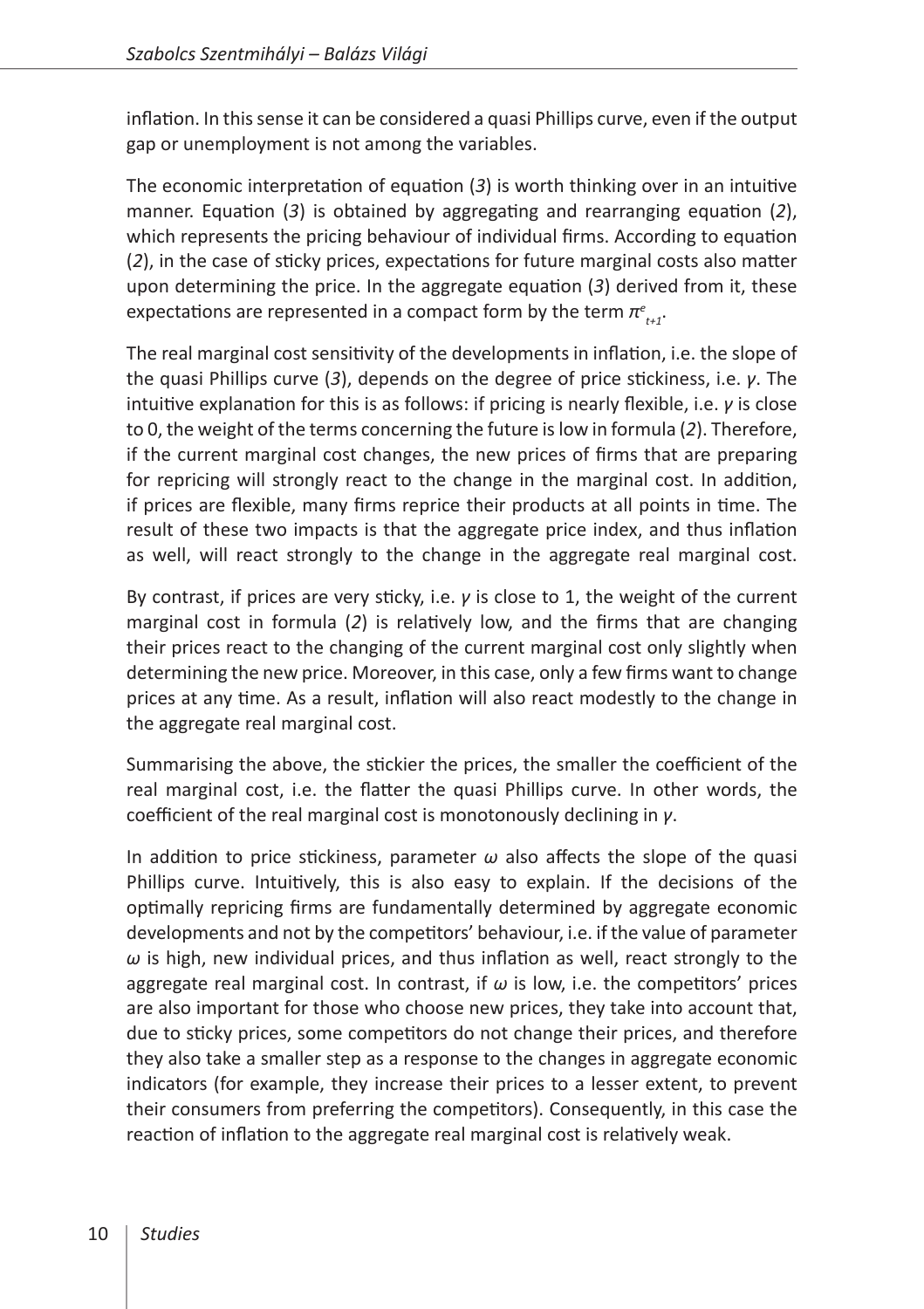The real marginal cost included in equation (*3*) can be defined as follows:

$$
mc_t = (1 - \alpha) (\chi_w w_t + \chi_z z_t + \chi_x x_t - A_t) + \alpha p_t^m, \qquad (4)
$$

where  $w_t$  is the real wage,  $z_t$  is the real rental rate of capital,  $x_t$  is the volume of the company's real output, and  $A_t$  is the measure of productivity, whereas  $p_t^{\,m}$  is the real price of imported inputs, and *α*,  $\chi_{w}$ ,  $\chi_{z}$ ,  $\chi_{x}$  are non-negative parameters that depend on the production function.

The quasi Phillips curve represented by formula (*4*) can be converted into a Phillips curve in the traditional sense. Let us assume that  $α = 0$ , i.e. it is a closed economy. Then, under certain conditions, equation (*3*) can be expressed with the help of the output gap,

$$
\pi_t = \beta \pi_{t+1}^e + \frac{(1-\gamma)(1-\beta\gamma)}{\gamma} \omega \kappa y_t + \varepsilon_t \tag{5}
$$

where  $\boldsymbol{y}_t$  is the output gap and *κ* is a positive parameter that depends on the wage elasticity of labour supply and the preferences of the representative household.

If it is not a closed economy, marginal cost (*4*) can be approximated by the expression  $mc_t = \kappa (1-\alpha) y_t + \alpha p_t^m$ . Using this, the quasi Phillips curve can be expressed as follows:

$$
\pi_t = \beta \pi_{t+1}^e + \frac{(1-\gamma)(1-\beta\gamma)}{\gamma} \omega \Big[ \kappa \Big(1-\alpha\Big) y_t + \alpha p_t^m \Big] + \varepsilon_t \tag{6}
$$

In the literature, formula (*5*) is called new Keynesian Phillips curve, but below we refer to expression *(6)* as well by using this name.

The main features of the new Keynesian Phillips curve are as follows:

*i.* Firstly, *unlike* in the new classical case, monetary policy is able to have an impact on the real economy through inflation in the short run. In the new classical Phillips curve, the output gap depends on the difference between  $\pi_{_{t}}$  and  $\pi_{_{t'}}^e$  and if rational expectations are assumed, the deviation of inflation at date *t* of time from the relevant expectation can only be caused by unforeseeable shocks that are independent of economic policy. By contrast, in the new Keynesian Phillips curve, the output gap depends on the difference between the expectations concerning *current* (*π<sup>t</sup>* ) and *future* (*π<sup>e</sup> t+1*) inflation. And the difference between the two may differ in the short run even with rational expectations, and this difference may be influenced not only by random shocks, but by monetary policy as well. If economic policy changes, and according to economic agents' expectations future inflation will deviate from the current inflation, exactly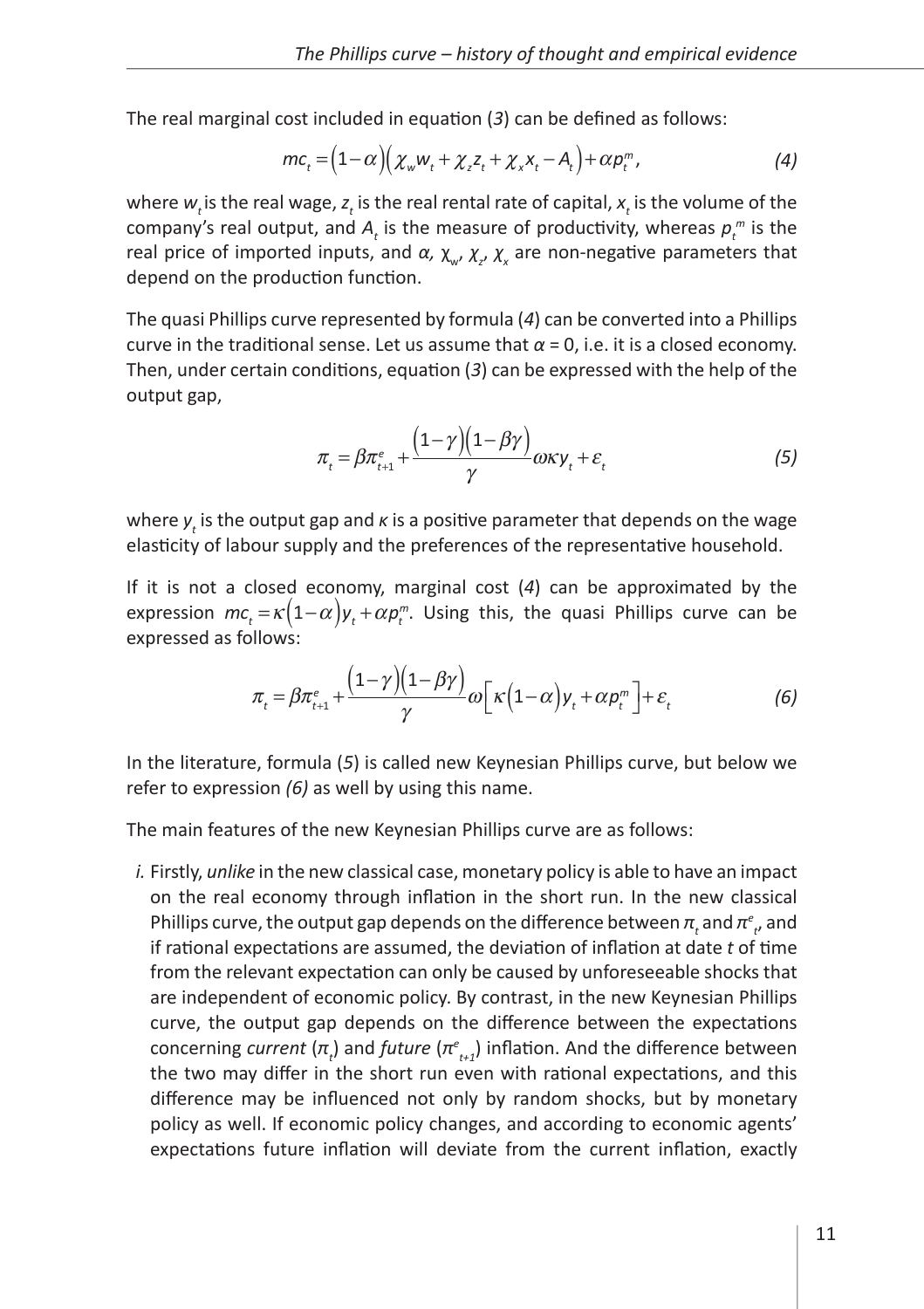as a result of the changed monetary policy, according to the new Keynesian Phillips curve it will have an impact on the real economy as well.

- *ii.* Secondly, in the long run, the effect of inflation on the real economy is neutral, *like* in the new classical case. Namely, with rational expectations (if certain stability conditions exist), in the case of any shock, following the occurrence of the shock,  $π_{t}$  and  $π_{t+1}^{e}$  converge to the same value; therefore, in the long run they will not have an effect on the output gap.
- *iii.* Thirdly, the slope of the Phillips curve, i.e. the coefficient of the output gap, depends on the degree of price stickiness. The stickier the prices (i.e. the greater *γ*), the flatter the Phillips curve. A flatter Phillips curve implies that the same change in the real economy has a lower impact on inflation. However, if prices are flexible, i.e. *γ* = 0, the Phillips curve will be vertical in the short run as well, i.e.  $y_t$  = 0 in expected value. Consequently, we are back to the new classical case, in which monetary policy is unable to influence the real economy.

The intellectual importance of the new Keynesian Phillips curve is that the expectations were successfully integrated in the theory in such a manner that it is in harmony with the widespread opinion that monetary policy is able to influence the real economy. However, it is important to note that the new Keynesian Phillips curve is basically a supply relation. Accordingly, the behaviour of the economy cannot be described precisely with the help of the Phillips curve alone. It has to be complemented with aggregate demand relations and a monetary policy rule.

However, the form of the new Keynesian Phillips curve represented by equations (*5*) and (*6*) is not completely problem free. Namely, its feature that it does not contain a backward-looking inflation term  $(\pi_{t-1})$  is hard to reconcile with empirical experiences concerning the developments in inflation, i.e. that inflation is a slowly changing and rather persistent process.

This problem is resolved by the version of the new Keynesian Phillips curve in *Smets and Wouters* (*2003*). This approach is based on a different concept of sticky prices. In the original Calvo model, a company either chooses a new price optimally or leaves the already existing one unchanged. In the amended model, it chooses a new price either optimally or by following a simple rule of thumb. While the idea behind the approach to sticky prices according to Calvo is that it is not worth changing the prices at each time period because it is costly, according to the amended approach it is not the price change that has a cost but the optimum determination of the prices, as the collection of the necessary information and the performance of calculations require resources.

All this is formalised as follows. A random process regulates the frequency of the time periods when a given company optimally determines the price of its product.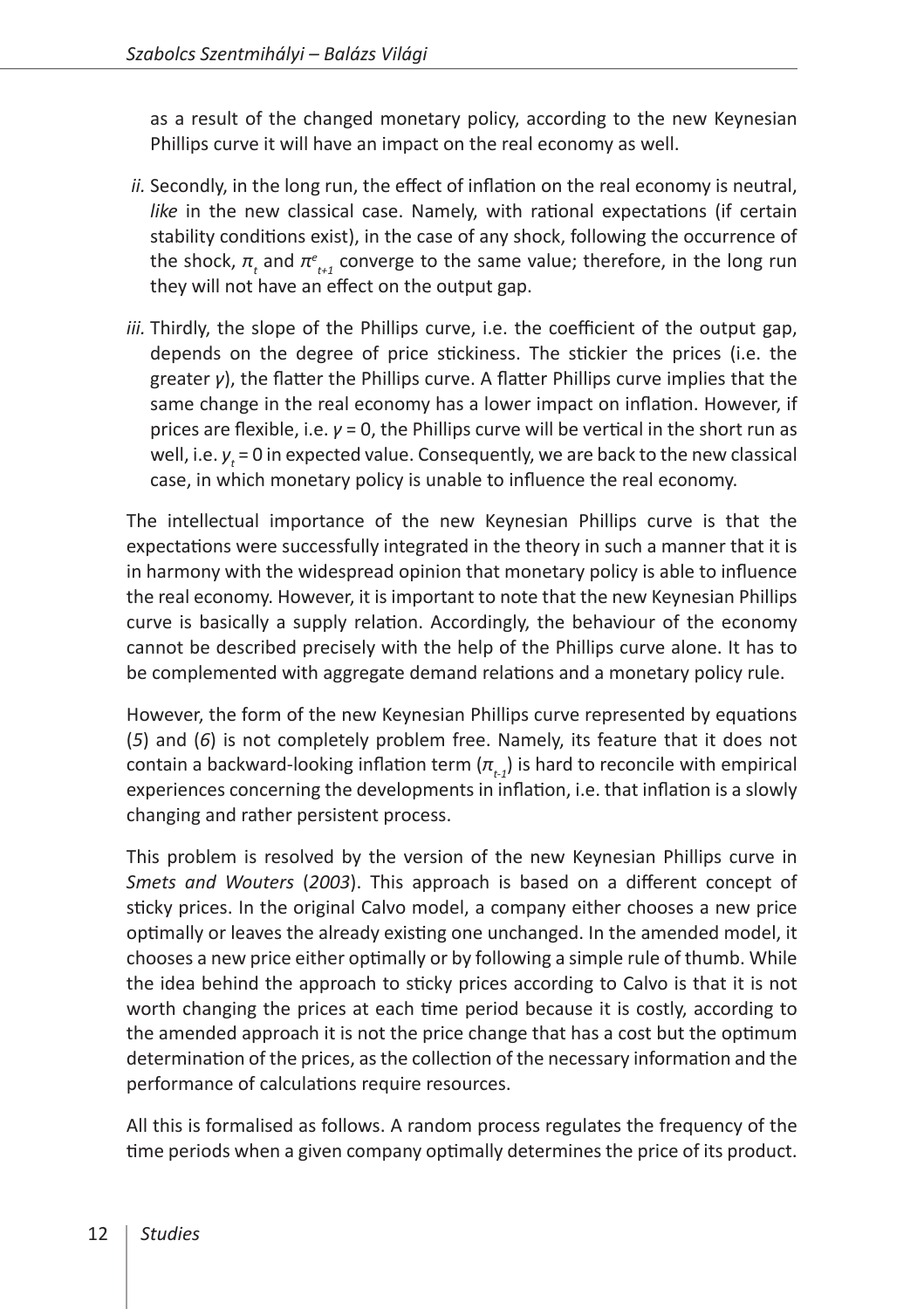Let us use  $(1-\gamma)$  to indicate the probability that a firm will optimally set the price of its product in the next time period. Consequently, the probability that it will follow a simple rule of thumb at date t+1 is *γ*. It is assumed that the rule of thumb is an indexing scheme based on past inflation:  $p_{_{t+1}} = p_{_t}(1+\pi_{_{t\!-\!1}})^\vee$ , where 0< $\nu$ <=1 is the degree of indexation. It is assumed again that γ is independent of when a company priced optimally last.4

On the basis of these assumptions the connection between inflation and the real economy can be described by the following formula:

$$
\pi_{t} = \frac{\beta}{1+\beta v} \pi_{t+1}^{e} + \frac{v}{1+\beta v} \pi_{t-1} + \frac{(1-\gamma)(1-\beta\gamma)}{(1+\beta v)\gamma} \omega mc_{t} + \varepsilon_{t}
$$
\n<sup>(7)</sup>

Similarly to the above, the aforementioned quasi Phillips curve can also be expressed as

$$
\pi_t = \frac{\beta}{1+\beta v} \pi_{t+1}^e + \frac{v}{1+\beta v} \pi_{t-1} + \frac{(1-\gamma)(1-\beta\gamma)}{(1+\beta v)\gamma} \omega \kappa y_t + \varepsilon_t
$$
\n(8)

or as

$$
\pi_{t} = \frac{\beta}{1+\beta v} \pi_{t+1}^{e} + \frac{v}{1+\beta v} \pi_{t-1} + \frac{(1-\gamma)(1-\beta\gamma)}{(1+\beta v)\gamma} \omega \left[\kappa\left(1-\alpha\right)y_{t} + \alpha p_{t}^{m}\right] + \varepsilon_{t} \tag{9}
$$

Equations (*8*) and (*9*) are called hybrid new Keynesian Phillips curves.

In the hybrid new Keynesian Phillips curve, the greater the degree of indexation *ν*, the higher the weight of the backward-looking inflation term. In the special case when *ν* = 0, we get back to the original new Keynesian Phillips curve (*equations 5 and 6*). The slope of the Phillips curve depends on the same factors as in the case without indexation. The only difference is that the degree of indexation also affects the slope of the curve. The higher the degree of indexation, the flatter the Phillips curve.

It is true for the hybrid new Keynesian Phillips curve as well that in the short run monetary policy is able to affect the real economy, but over the long term this curve is also vertical, i.e. over the long term, monetary policy is able to influence the rate of inflation only. This latter assertion is modified to some extent if downward rigidity of nominal wages is introduced.

Originally, Keynesian economics deduced from the rigidity of nominal wages and not from that of prices that monetary policy may have a real impact. Moreover,

<sup>4</sup> A similar model can be found in *Christiano et al.* (*2005*), but the authors assume that ν = 1.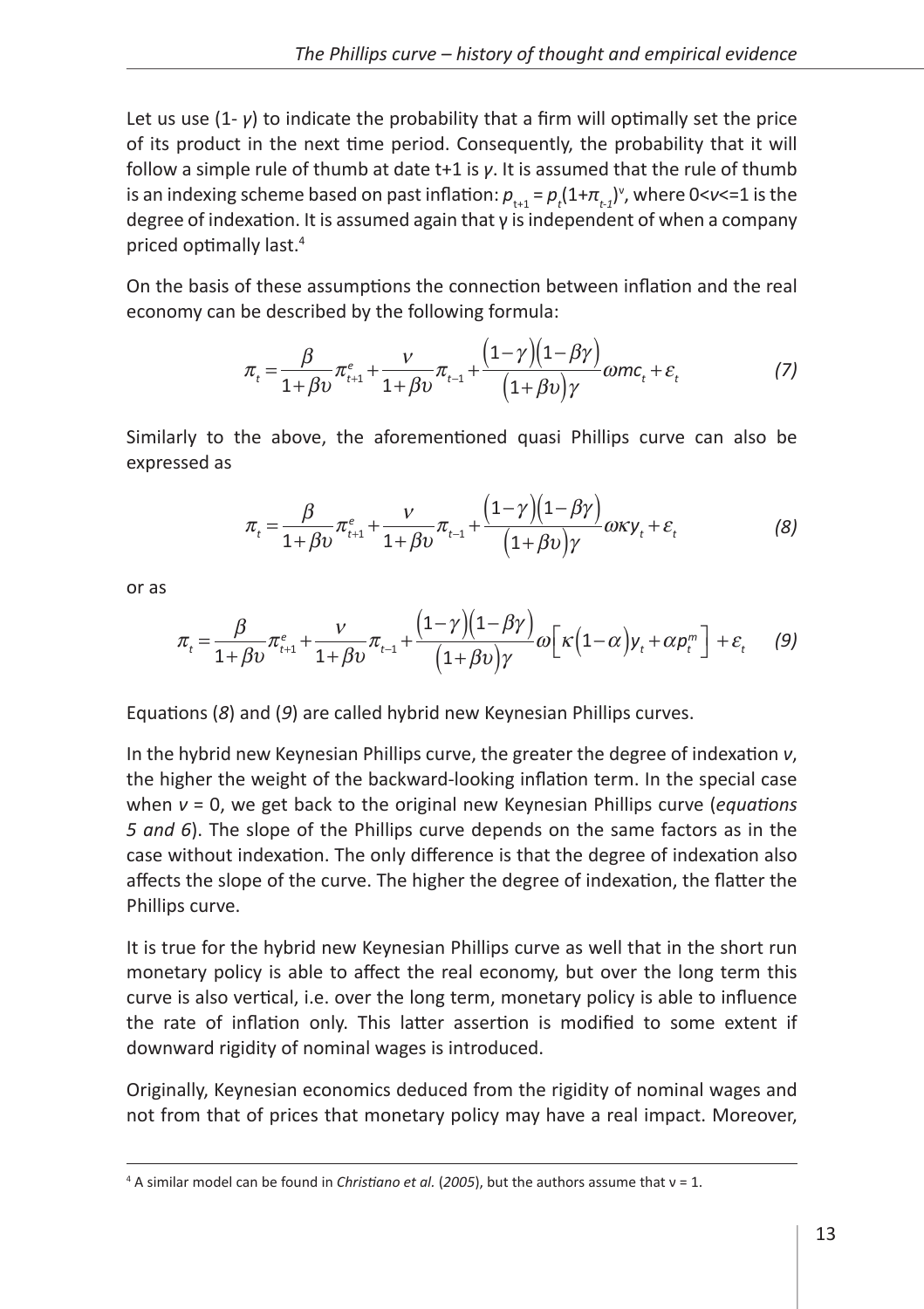they did not simply assume the stickiness of wages, but the downward rigidity of wages; see *Tobin* (*1972*). Emphasis shifted in the direction of price stickiness later.

At the same time, the assumption of downward wage rigidities was based on not strict empirical analyses, but rather on anecdotal opinion. By contrast, new classical economics expressly refused the assumption of any nominal rigidity, although these arguments were not empirical either, but logical. The concept of downward wage rigidities was revived in the late 1980s, as an increasing amount of empirical evidence supporting this assumption could be found; see the overview of these empirical analyses by *Akerlof et al*. (*1996*).

The consequence of downward wage rigidities is that the Phillips curve is not completely vertical over the long term either, so it is not true that over the long term any level of inflation can be reconciled with the natural rate of unemployment or output. In the case of downward wage rigidities, a very low level of inflation can only be maintained over the long term if unemployment is higher than its natural rate. This is one of the reasons why central banks do not pursue full price stability, but have a low, although not zero, inflation target.

Intuitively, it can be explained as follows. For the sake of simplicity, let us assume that the developments in prices are exclusively determined by wages, and the real wage clears the labour market, except when attaining the equilibrium real wage would require the reduction of the nominal wage. In this case, nominal wage remains constant, and quantitative adjustment takes place in the labour market, or if the quantitative adjustment is large enough (many people lose their jobs), some nominal wage decline is tolerated. If inflation is relatively high, there is only a very low probability that the downward rigidity of nominal wages binds. Namely, if monetary policy tightening results in a negative shock for the economy and the real wage has to decline, due to the high inflation it may take place even if nominal wages are increased. Accordingly, in a case like this, wages (as well as prices) adjust flexibly, and thus the behaviour of the economy will be similar to the new classical case, and the Phillips curve will be vertical.

Nevertheless, with the above assumptions we come to completely different conclusions if inflation is very low, close to zero. In this case, if, due to monetary policy tightening, labour market equilibrium requires the reduction of real wages, it could take place only with declining nominal wages. Therefore, wages remain unchanged, and quantitative adjustment takes place, and if it is sufficiently significant, a slight nominal wage decline may take place. As a result, inflation declines slightly, but at the price of a high real loss. Accordingly, while the Phillips curve is almost vertical with high inflation, it is almost horizontal in the case of low inflation.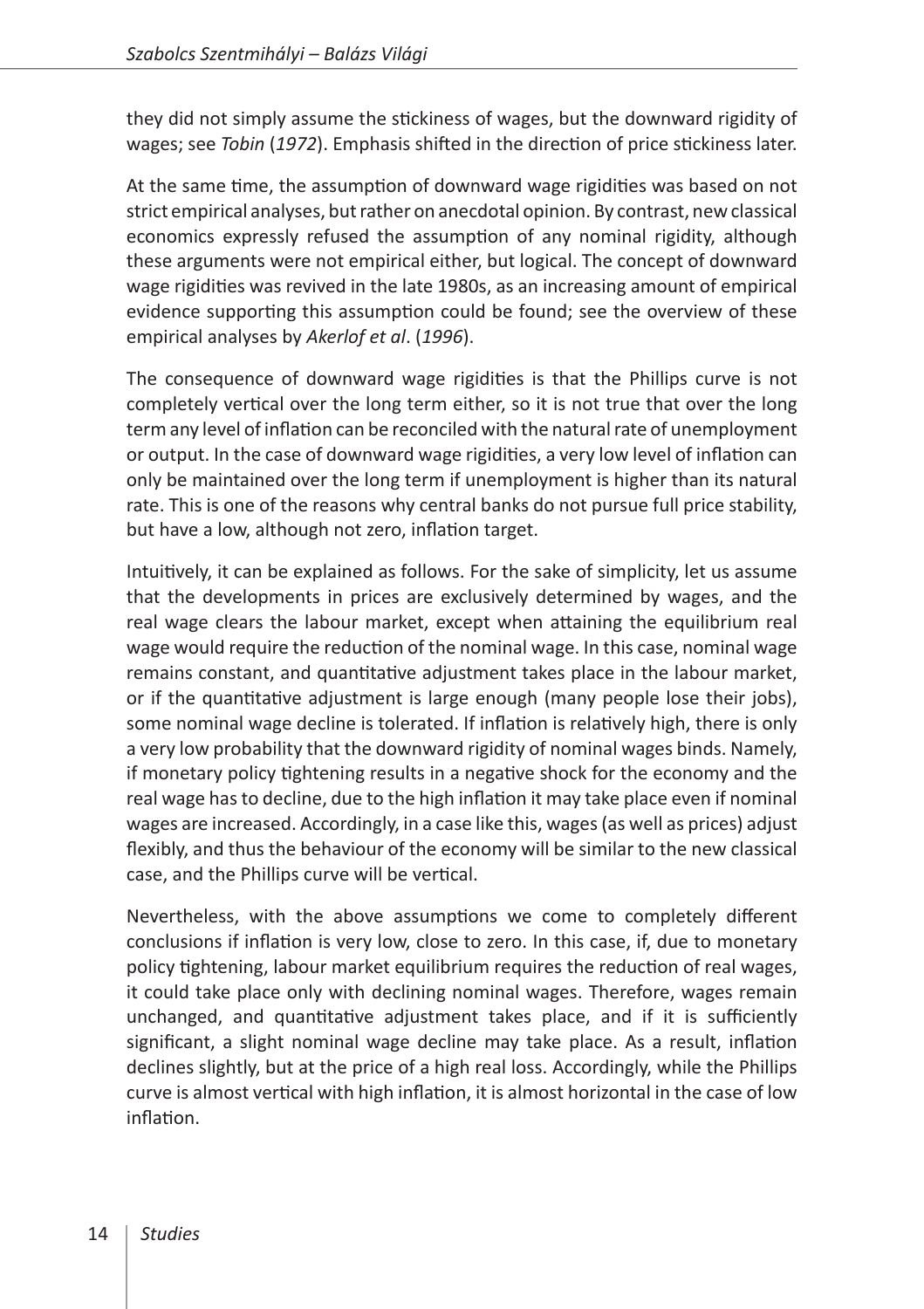The above intuitive reasoning is corroborated by formal models as well, such as the static model of *Akerlof et al.* (*1996*) or the dynamic one of *Benigno and Ricci* (*2011*).

In summary: The empirical Phillips curve used in the 1950s and 1960s 'collapsed' during the stagflation of the 1970s. New classical economics gave an answer to this phenomenon by taking into account the impacts of inflation expectations, and a new Phillips curve approach was proposed, which, in turn, implied the ineffectiveness of monetary policy. New Keynesian economics accepted that expectations play a key role, but with the introduction of nominal rigidities it showed that in the short run monetary policy is able to affect both inflation and real economy. Moreover, in the case of downward wage rigidities, in a low inflation environment monetary policy is not neutral over the long term either. The history of thought outlined here is summarised in Figure 1.



## **5. Coefficients of the Phillips curve in a changing economic environment**

The size of the coefficients and the degree of the slope of the Phillips curve have important economic policy implications. In alow inflation environment, aflat Phillips curve helps economic policy. In this case economic policy may stimulate economic growth while inducing negligible additional inflation. Or in a reversed case, if the economy is hit by a negative shock, it does not result in a deflationary spiral.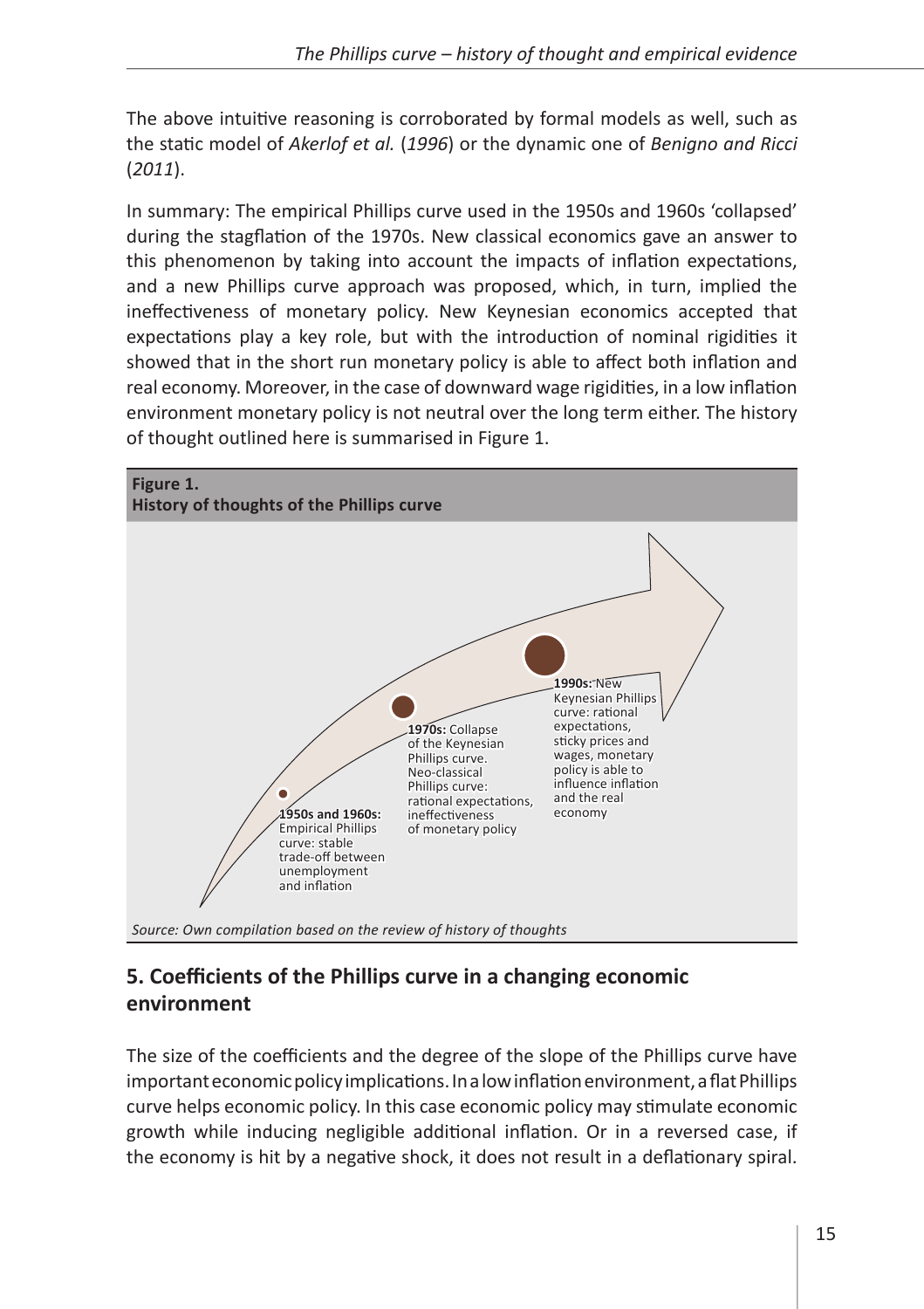On the other hand, in a high inflation environment a flat Phillips curve causes difficulties for economic policy. In this case, if economic policy wants to cut inflation, and does not succeed in reducing inflation expectations, it can only be achieved by a major reduction of real economic activity, i.e. the sacrifice ratio of disinflation is high.

In view of the above, it is important to understand what factors influence the coefficients of the Phillips curve and how the change in the economic environment affects these. The effects of two factors are examined in this section: *(i)* firstly, the effects of the change in the inflation environment. *(ii)* Secondly, the effects of globalisation.

First, we examine how the inflation environment affects the three key parameters of the new Keynesian Phillips curve, i.e. *γ*, which represents the degree of price stickiness, *ν*, which is the degree of indexation and *ω*, which measures the sensitivity of pricing decisions to competitors' prices.

In a high inflation environment, where prices change quickly, it is not worth maintaining prices for a long time, which justifies relatively frequent repricing, i.e. *γ* will be relatively small. Besides, even if a company does not price optimally in a given period of time, knowing that the general price level will increase in the given period, it will also raise its prices roughly by as much as the rate of inflation, and if it does not prepare an accurate forecast, it will estimate the rate of inflation on the basis of past inflation, and thus the value *ν* of will be relatively high.

High inflation environment affects the value of parameter *ω* as well. The study by *Mackowiak and Wiederholt* (*2009*) shows that if optimal decision making is costly and a choice has to be made whether to decide mainly on the basis of macroeconomic or microeconomic information, in the case of high and volatile inflation it is better to concentrate on the macroeconomic factors during optimal pricing, and accordingly in this case the value of *ω* will be relatively high.

Summarising the above, in the case of high inflation the weight of the backwardlooking term in the Phillips curve is expected to be high. Moreover, if prices are sufficiently flexible, the coefficient of the output gap will also be relatively high, which means that inflation can be reduced with a relatively small real economy sacrifice. This is in line with the empirical observation that if there is political will and credibility, the reduction of two-digit inflation to one-digit is usually a relatively simple task that can be performed relatively quickly.

If there is price stability, i.e. in a low and predictable inflation environment, it is not important to index to past inflation, especially if inflation expectations are anchored due to a credible monetary policy. Therefore, the value of *ν* may be close to zero. As the average change in prices is smaller, if a company does not reprice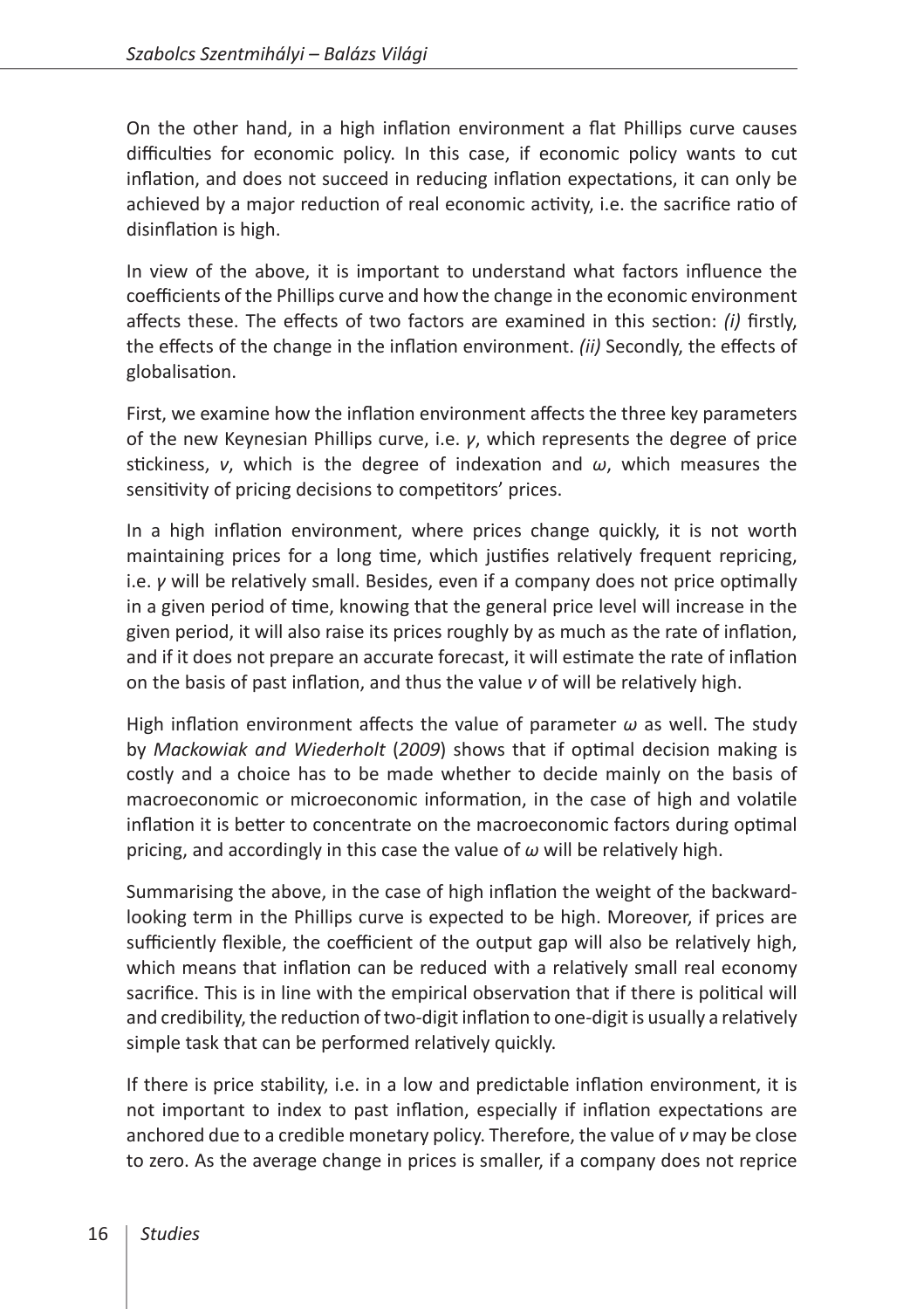optimally, it makes a smaller mistake; therefore, the motivation for regular optimal repricing is lower, i.e. the value of *γ* may be relatively high. Besides, in the case of low inflation, sector specific information regarding the behaviour of competitors appreciates during decision making, while the weight of macroeconomic factors depreciates. Accordingly, the value of *ω* will be low.

Based on the above, in a low inflation environment, if inflation expectations are anchored (for example in the case of a successful inflation targeting regime), the weight of the forward-looking inflation term will be high, while that of the backward-looking term will be low in the Phillips curve. In addition, if prices are sufficiently sticky, the coefficient of the output gap will be low, i.e. the Phillips curve will be flat. In the case of downward wage rigidities, the curve will become even flatter in parallel with a close-to-zero inflation rate. All of this is in line with the observation that the further reduction of relatively low inflation is possible only with significant real sacrifice.

The following presents an examination of how globalisation affects the coefficients of the Phillips curve. Trade relations become stronger as a result of globalisation. One of the consequences is that often better-quality and/or cheaper foreign inputs are used for production instead of the domestic input used before. As a result, in real marginal cost equation (*4*), *α*, the weight of foreign input will grow, and therefore, in the new Keynesian Phillips curves (*6*) and (*9*) the coefficient of output gap  $y_t$  will decline, i.e. the curve will be flatter.

At the same time there is another impact as well, which is examined in *Sbordone* (*2007*). Accordingly, another effect of globalisation is that a company in a given sector will have multiple competitors. One of the consequences is that as a result of changing a given firm's individual price, the demand for the firm's products changes to a greater extent than in the case of fewer competitors (for example, in the case of a price increase, demand for the products of a monopoly falls to a lesser extent than if the same price increase was implemented by a company in a competitive market). Accordingly, the presence of multiple competitors stemming from globalisation reduces the size of *ω*, as the importance of aggregate economic indicators relatively depreciates from the point of view of the given firm compared to the impact of the decisions of the competitors in the sector. At the same time, the price sensitivity of demand is relevant in terms of the optimal pricing decision only as far as the changing demand affects the marginal cost of the given company. The lower the degree of decreasing returns in the firm's production function, the lower the impact of demand on the marginal cost. Sbordone argues that, as a result of stronger competition, the demand sensitivity of marginal cost declines, which, in turn, adds to *ω*, as it devalues the role of competitors and raises the weight of macroeconomic developments. Sbordone examined the result of these two impacts with the help of a calibrated model; according to his findings,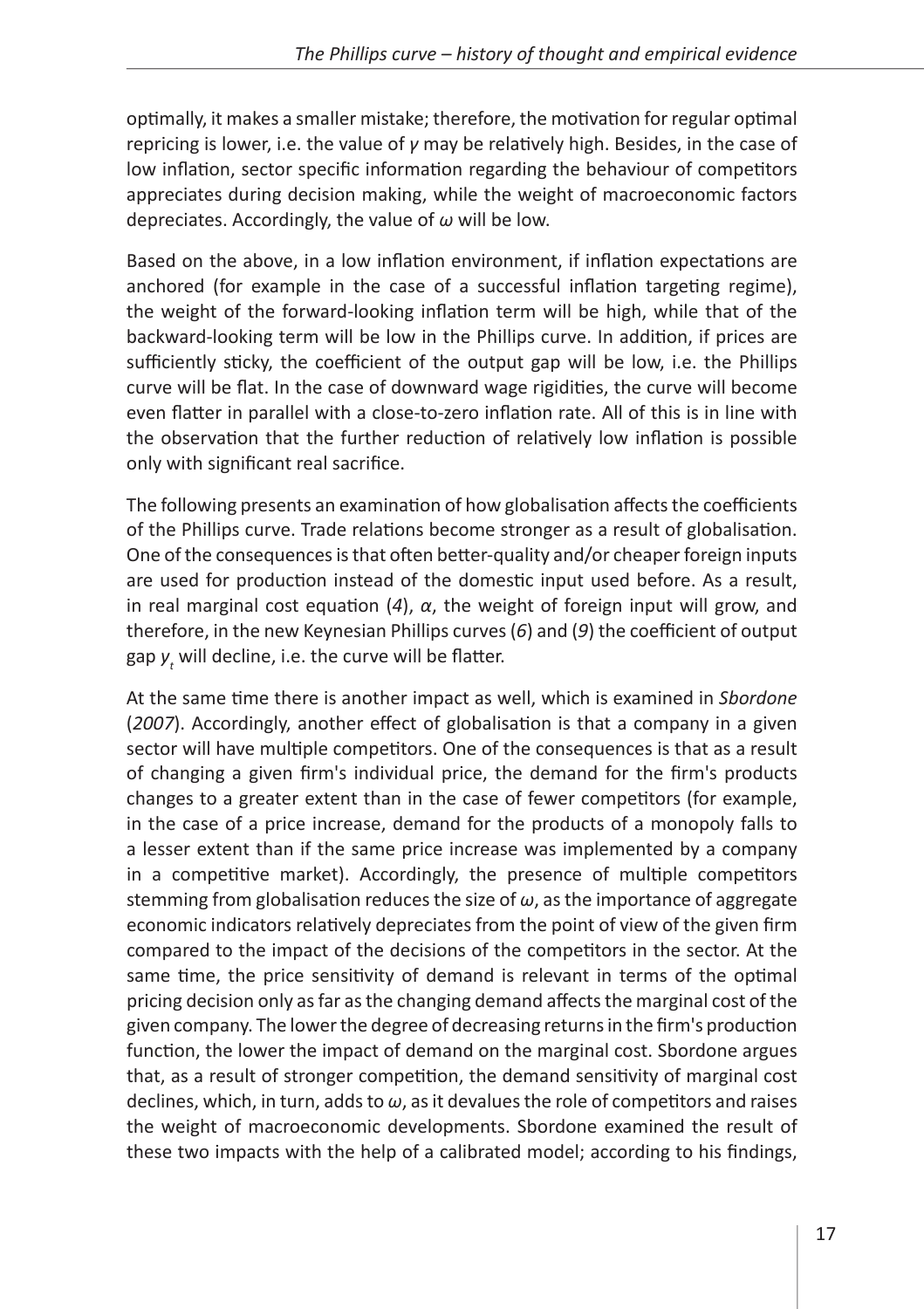the second impact is stronger, i.e. *ω* increases as a result of globalisation, and the Phillips curve will be steeper.

At the same time, *Guilloux-Nefussi* (*2015*) challenges the correctness of Sbordone's assertions. In her opinion, globalisation cannot simply be described by the fact that there will be more competitors in the market. More productive firms will have greater opportunities in a larger market, and will be able to have a higher share in export markets. Consequently, due to their size they will be less sensitive to competitors' decisions, which reduces *ω*, i.e. globalisation eventually still points to the flattening of the Phillips curve.

#### **6. Empirical results**

Although the new Keynesian Phillips curve that is based on the Calvo pricing provides a versatile theoretical framework, it becomes really practicable if it is possible to measure the parameters of the curve empirically.

One of the first attempts to do so was made by *Galí and Gertler* (*1999*). Their analysis did not focus on economic policy; they primarily wanted to know whether they would be able to estimate significant parameters whose sign is consistent with the theory. Therefore, the estimated equation did not include the output gap, but it included the real marginal cost, which is a more fundamental notion from the aspect of the theory.

They prepared their estimate for the United States, and approximated the real marginal cost with the wage share, while capturing inflation expectations with instrumental variables. Their findings were consistent with the theory. Firstly, they confirmed the importance of inflation expectations; according to their estimates, the coefficient of the backward-looking inflation term is much smaller than that of the forward-looking one. Secondly, the coefficient of the real marginal cost term is significant and positive. Using European data, the findings of the study by *Galí et al*. (*2001*) are similar.

Their findings were of high importance in terms of the testing of the new Keynesian Phillips curve, but at the same time their method was criticised by many. For example, *Rudd and Whelan* (*2002; 2007*) call attention to the fact that the applied GMM method tends to overestimate the coefficient of the forwardlooking inflation term.<sup>5</sup>

Below is an overview of studies whose focus is not on the methodology, but on the question that is important in terms of practical economic policy, i.e. how the parameters of the Phillips curve change over time.

<sup>5</sup> In her study, *Lendvai* (*2005*) prepared a similar estimate for Hungarian data. See also the studies by *Kucsera* (*2013*) and (*2014*).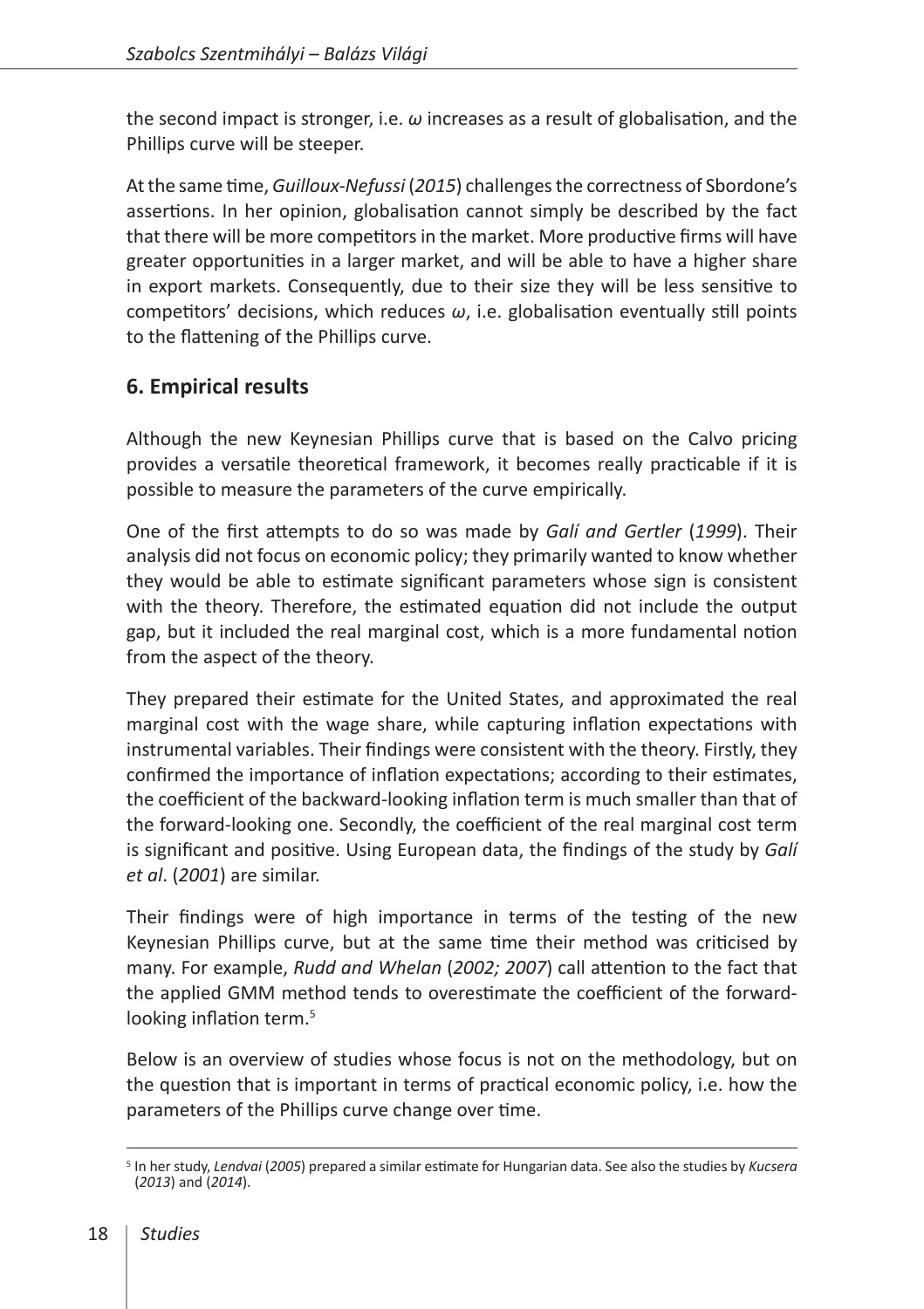*Roberts* (*2006*) estimated the slope of the reduced-form Phillips curve for the data of the United States for two different periods: 1960–1983 and 1984–2002. He found that the slope of the curve declined nearly to half by the second period. The decline in the curve, although not its degree, can be considered robust even in the case of various specifications of the output gap. On the basis of the production function based output gap, the fall is between 30 and 40 per cent depending on the period chosen (1961–1979 or 1961–1983), while applying the output gap used by the US Congressional Budget Office the decline in the slope of the curve is merely between 12 and 23 per cent.

*Williams* (*2006*) also tried to estimate the possible change in the slope of the Phillips curve using data for the United States. He carried out the estimation on samples of various periods: the samples started between 1980 and 1999, and always ended with 2006. According to the findings, the slope was much lower in the case of the samples starting in the 1990s than in the case of ones starting in the 1980s.

*Boivin and Giannoni* (*2006*) estimated structural VAR models for US data for two different periods: 1959–1979 and 1979–2002. According to their estimate, the slope of the Phillips curve declined by more than 25 per cent between the two periods. In the authors' opinion, the underlying reason for this may have been the increase in price rigidities.

*Borio and Filardo* (*2007*) prepared their estimate for 16 developed countries and the euro area starting from 1972. The study called attention to the importance of global developments in terms of changes in inflation. It is important to emphasise that this empirical recognition is fully in line with the theoretical framework of the new Keynesian Phillips curve described in the previous section, as discussed therein. Nevertheless, most of the empirical works did not take the opportunity to examine this theoretical possibility.

This is why the study by Borio and Filardo is interesting; it points out that in terms of the developments in inflation the global factor is of significant importance. In their opinion, the models used for the forecasting of inflation are too country specific, and according to their analysis, models with more global approach are able to better capture the real developments. Based on their findings, the inclusion of the cyclical position of the world economy in the inflation model significantly increases its explanatory power, and in parallel with that the given country's cyclical position may be less relevant in terms of the developments in inflation.

The effects of the increasing globalisation in the world economy on inflation may appear through multiple channels. The development of the telecommunications sector significantly facilitated the geographical relocation of production and the decomposition of the production process into its components. The range of tradable goods expanded, and thus the substitutability of these products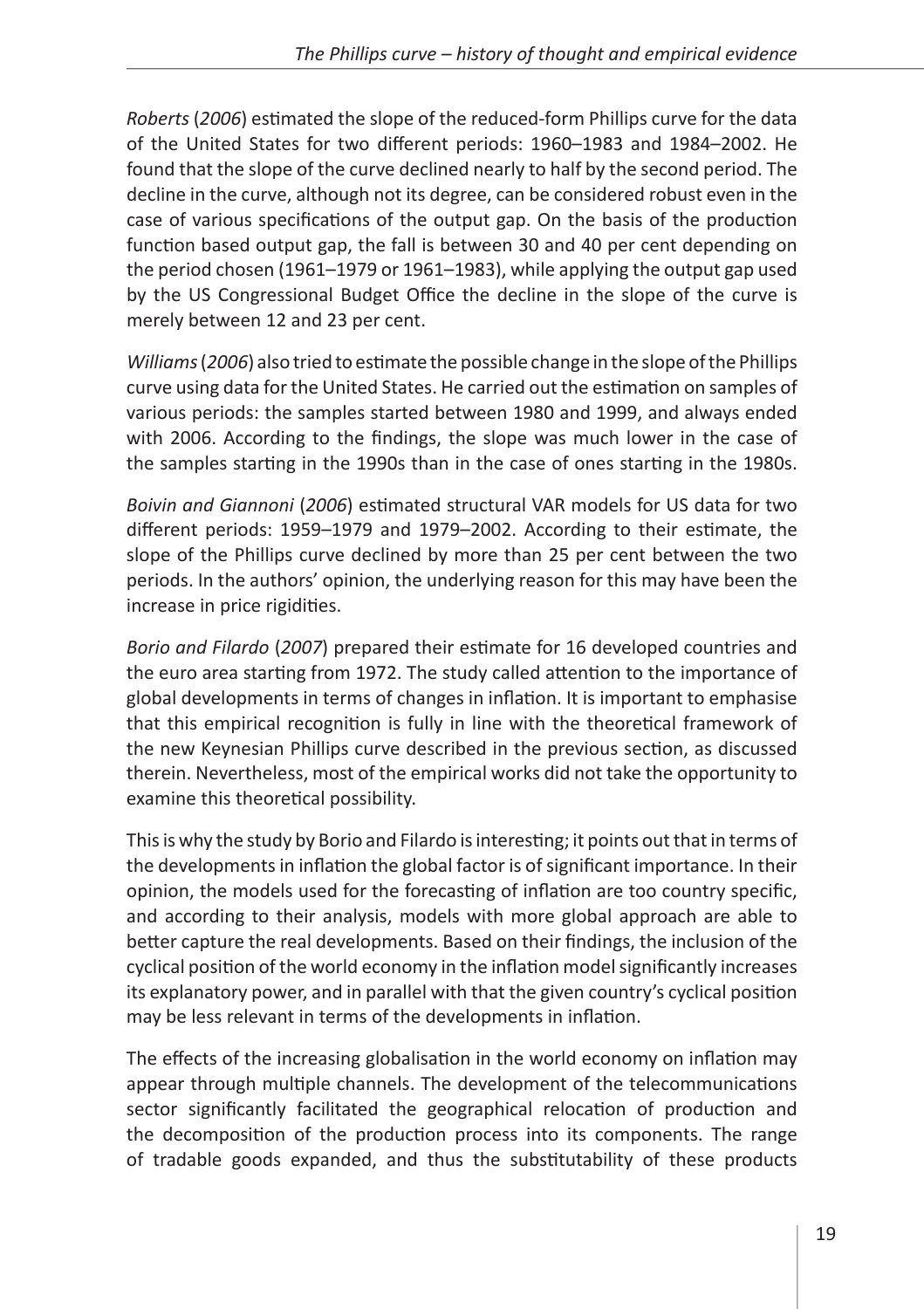across countries also increased. In addition, for economic agents the removal of the obstacles of foreign trade and financial regulations also contributed to the possibility of benefiting from technological innovations. Moreover, channelling of the countries that used to be based on planned economy into world trade also had a serious impact on the production potential of the global economy. All of these effects contributed to the possibility that global economic factors can more strongly influence developments in inflation in individual countries. In addition, the trend of the shift towards lower inflation can be identified through two channels. Approaching from the production side, a decline in wages may be caused by production relocation into countries with lower wage levels or by higher immigration, while examining from the demand side, the increasingly strong market competition may also result in lower inflation.

In its study, the *IMF* (*2006*) basically examined what impact globalisation may have had on the developments in inflation in the past decades. For the period of 1960–2004 a model was estimated for 8 developed countries to describe the developments in inflation, and the model is actually an extension of the framework of the traditional Phillips curve. According to the findings, the sensitivity of prices to the output gap really declined in the past decades. Similarly to the study by *Borio and Filardo* (*2007*), the authors identify globalisation as the main factor.

At the same time, some dispute the role of globalisation in the flattening of the Phillips curve. In their study, *Ihrig et al.* (*2008*) estimated a Phillips curve equation for 11 OECD countries for the period 1977–2005. The slope of the Phillips curve estimated for the period 1977–1990 became higher than the one estimated for 1991–2005; accordingly, flattening of the curve is seen here as well. At the same time, in the authors' opinion there is no evidence that this decline is a result of globalisation. The countries where the importance of the domestic output gap declined the most were not the ones where the openness of foreign trade increased the most. In addition, based on the estimates, foreign trade openness did not have a significant impact on the sensitivity of inflation to output.

According to the Phillips curve estimate of *Ball* (*2006*) for the G7 countries for the period 1971–2005, foreign trade does not play a role in the flattening of the curve, and therefore he rejects the possibility that this phenomenon is caused by globalisation.

As a result of the deep and long-lasting global economic recession that unfolded as a consequence of the 2007–2008 financial crisis, special attention was paid to the issue of the slope of the Phillips curve. The underlying reason is as follows: as a result of the protracted recession, the output gap became negative to an unusual extent in developed countries, but the decline in inflation still remained moderate. Although it reached a much lower level than before, persistent deflation did not occur.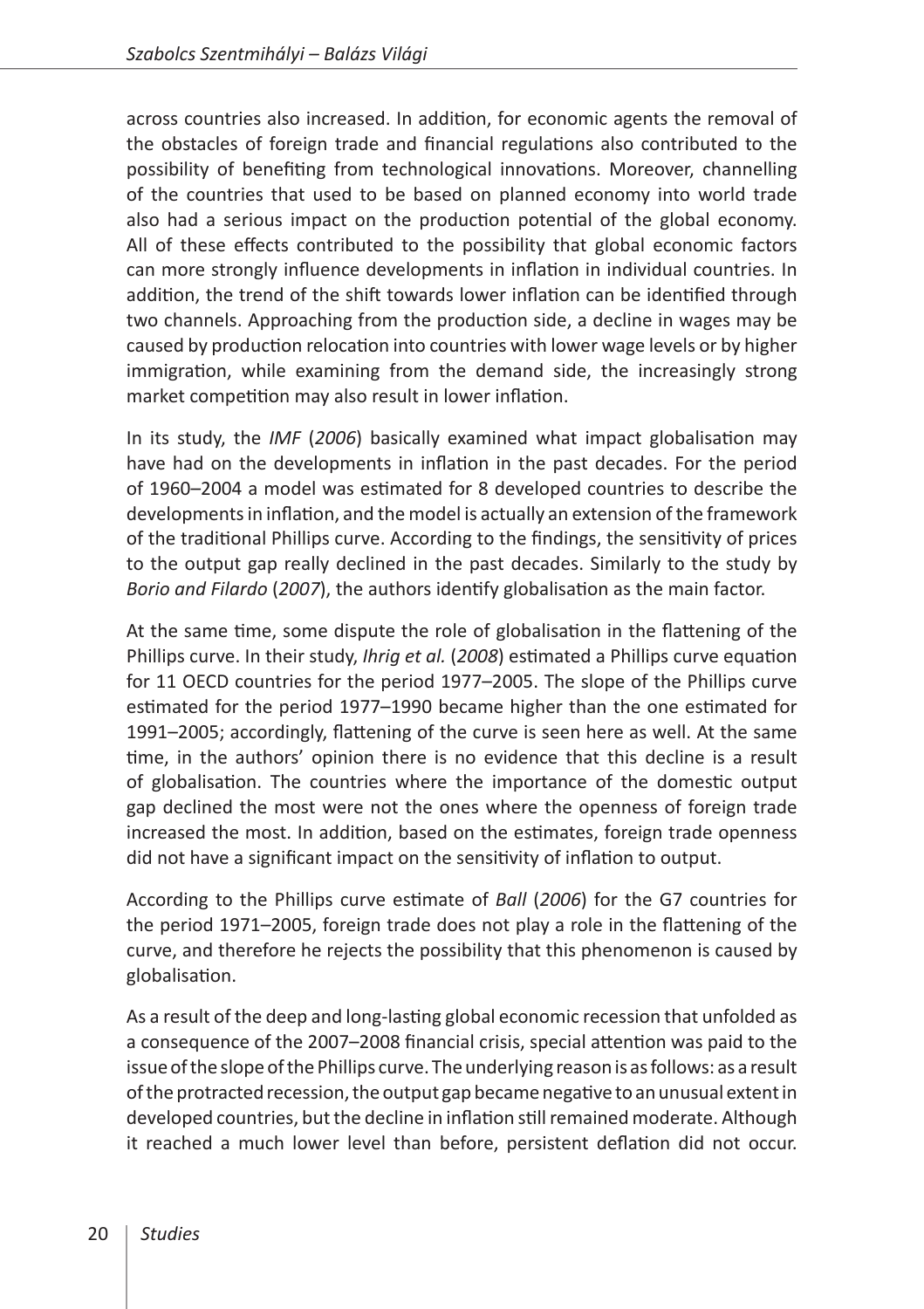In terms of understanding this phenomenon, the study by *Blanchard et al.* (*2014*) is of key importance. It is a comprehensive analysis of the issue both in time and space: the Phillips curve was estimated for 20 countries with the help of time series starting in 1960, with variable parameters technique.

The estimated equation is as follows:

$$
\pi_t = -\theta_t \left( u_t - u_t^* \right) + \lambda_t \pi_{t+1}^e + \left( 1 - \lambda_t \right) \pi_{t-1} + \mu_t \pi_{mt} + \varepsilon_t \tag{10}
$$

where  $π<sub>t</sub>$  indicates inflation,  $u<sub>t</sub>$  is the unemployment rate,  $u<sub>t</sub>$ <sup>\*</sup> is the natural level of unemployment (the authors do not use the output gap, but they use the unemployment gap, which is closely related to the former), *π<sup>e</sup> t* represents long-term inflation expectations,  $\pi_{t,i}$  is the one quarter delaying of inflation, while  $\pi_{mt}$  indicates imported inflation compared to inflation (measured as deviation from the average).

Actually, the coefficient of *λ<sup>t</sup>* indicates the stability of inflation expectations, the parameter  $\theta_t$  is the slope of the Phillips curve, while  $\mu_t$  reflects the importance of imported inflation.

The findings suggest that firstly, the stability of long-term inflation expectations has increased significantly since the 1970s, and secondly, the slope of the Phillips curve declined considerably over time. The increase in the anchoring of expectations is especially visible in the results of the USA, where this coefficient has grown significantly since the early 1990s. The decline in the slope of the Phillips curve mostly took place in the period between the 1970s and the 1990s; the coefficient did not decline further during the latest crisis.

Based on *Table 1*, it can also be established that while in 1985 the coefficient of the slope was significant everywhere except for 2 countries, in 2014 already in the case of 16 countries out of the 20 included in the estimate this value is not significantly different from zero. Accordingly, this relation is practically insignificant in statistical terms in most countries.<sup>6</sup>

The findings of the study by *Matheson and Stavrev* (*2013*) are similar. They estimated the Phillips curve on US data from 1961 to 2012, using a variable parameter model. Based on their results, the Phillips curve describes the developments in inflation in this period well. The parameter of the slope of the Phillips curve declined steadily in the estimation period, and by the very end of the sample it was only half of its value measured in the 1970s. Moreover, the decline in the coefficient can be considered robust for the various specifications of the natural rate of unemployment as well.

<sup>&</sup>lt;sup>6</sup> In addition to the changes in the parameters of the Phillips curve, Blanchard et al. also examined whether post-crisis recessions are attributable to hysteresis, and discuss the economic policy implications of this issue. As this is beyond the scope of our study, these issues are not discussed in this paper.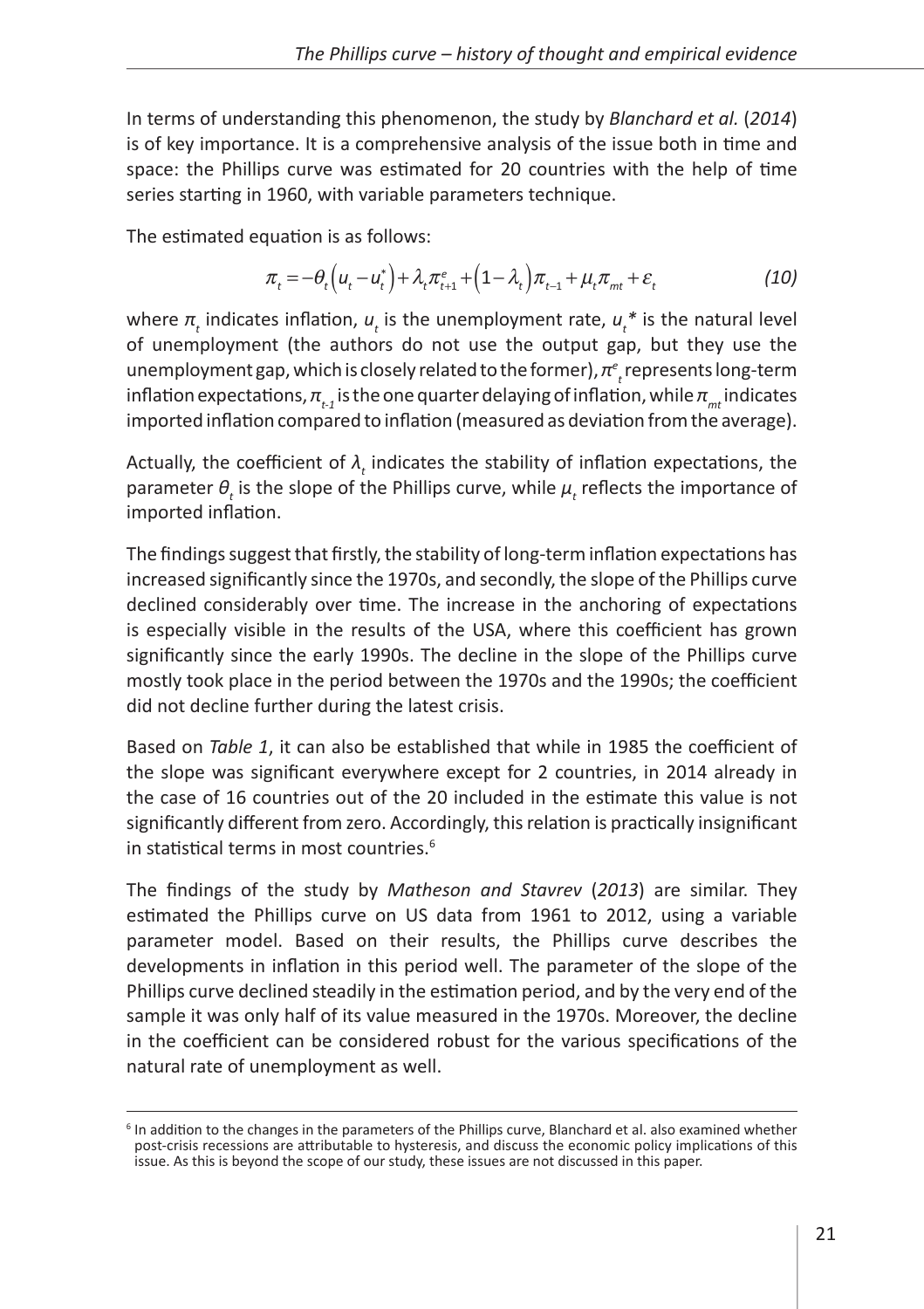According to their findings, inflation expectations were not anchored in the 1970s; they became increasingly backward-looking and were volatile. However, starting from the 1980s, long-term inflation expectations started to decline before becoming stable at a lower level by the 2000s.

| Table 1.<br>Coefficients on the unemployment gap, in 1985, 2000, 2014 |      |             |                          |                |      |             |                          |
|-----------------------------------------------------------------------|------|-------------|--------------------------|----------------|------|-------------|--------------------------|
| Country                                                               | Year | Coefficient | <b>Standard</b><br>error | Country        | Year | Coefficient | <b>Standard</b><br>error |
| <b>USA</b>                                                            | 1985 | 0.34        | 0.23                     | Switzerland    | 1985 | 3.32        | 1.6                      |
| <b>USA</b>                                                            | 2000 | 0.23        | 0.18                     | Switzerland    | 2000 | 0.52        | 1.05                     |
| <b>USA</b>                                                            | 2014 | 0.16        | 0.28                     | Switzerland    | 2014 | 0.96        | 1.24                     |
| Japan                                                                 | 1985 | 4.97        | 1.67                     | Sweden         | 1985 | 0.73        | 0.71                     |
| Japan                                                                 | 2000 | 0.78        | 0.98                     | Sweden         | 2000 | 0.61        | 0.57                     |
| Japan                                                                 | 2014 | 3.45        | 2.98                     | Sweden         | 2014 | 0.76        | 0.94                     |
| Germany                                                               | 1985 | 0.72        | 0.18                     | Belgium        | 1985 | 0.67        | 0.22                     |
| Germany                                                               | 2000 | 0.17        | 0.2                      | <b>Belgium</b> | 2000 | 0.51        | 0.42                     |
| Germany                                                               | 2014 | 0.03        | 0.25                     | Belgium        | 2014 | 0.56        | 0.76                     |
| UK                                                                    | 1985 | 0.8         | 0.37                     | Norway         | 1985 | 0.84        | 0.38                     |
| UK                                                                    | 2000 | 0.02        | 0.46                     | Norway         | 2000 | 0.43        | 0.39                     |
| UK                                                                    | 2014 | 0.24        | 0.94                     | Norway         | 2014 | 0.56        | 0.64                     |
| France                                                                | 1985 | 1.11        | 0.21                     | Austria        | 1985 | 0.59        | 0.27                     |
| France                                                                | 2000 | 0.38        | 0.33                     | Austria        | 2000 | 0.58        | 0.27                     |
| France                                                                | 2014 | 0.65        | 0.42                     | Austria        | 2014 | 0.57        | 0.28                     |
| Italy                                                                 | 1985 | 1.31        | 0.34                     | Denmark        | 1985 | 0.58        | 0.29                     |
| Italy                                                                 | 2000 | 0.04        | 0.42                     | Denmark        | 2000 | 0.11        | 0.3                      |
| Italy                                                                 | 2014 | 0.4         | 0.37                     | Denmark        | 2014 | 0.22        | 0.39                     |
| Canada                                                                | 1985 | 0.56        | 0.21                     | Ireland        | 1985 | 0.72        | 0.3                      |
| Canada                                                                | 2000 | 0.35        | 0.26                     | Ireland        | 2000 | 0.29        | 0.23                     |
| Canada                                                                | 2014 | 0.08        | 0.47                     | Ireland        | 2014 | 0.24        | 0.4                      |
| Australia                                                             | 1985 | 0.27        | 0.31                     | Greece         | 1985 |             |                          |
| Australia                                                             | 2000 | 0.99        | 0.5                      | Greece         | 2000 | 0.15        | 0.11                     |
| Australia                                                             | 2014 | 0.08        | 0.79                     | Greece         | 2014 | 0.15        | 0.11                     |
| Spain                                                                 | 1985 | 0.39        | 0.11                     | Portugal       | 1985 | 1.88        | 1.12                     |
| Spain                                                                 | 2000 | 0.11        | 0.14                     | Portugal       | 2000 | 0.38        | 1.06                     |
| Spain                                                                 | 2014 | 0.18        | 0.1                      | Portugal       | 2014 | 0.22        | 0.91                     |
| Netherland                                                            | 1985 | 0.33        | 0.13                     | New-Zealand    | 1985 | 1.07        | 0.59                     |
| Netherland                                                            | 2000 | 0.34        | 0.13                     | New-Zealand    | 2000 | 0.1         | 0.76                     |
| Netherland                                                            | 2014 | 0.33        | 0.14                     | New-Zealand    | 2014 | 0.98        | 1.22                     |
| Source: Blanchard et al. (2014)                                       |      |             |                          |                |      |             |                          |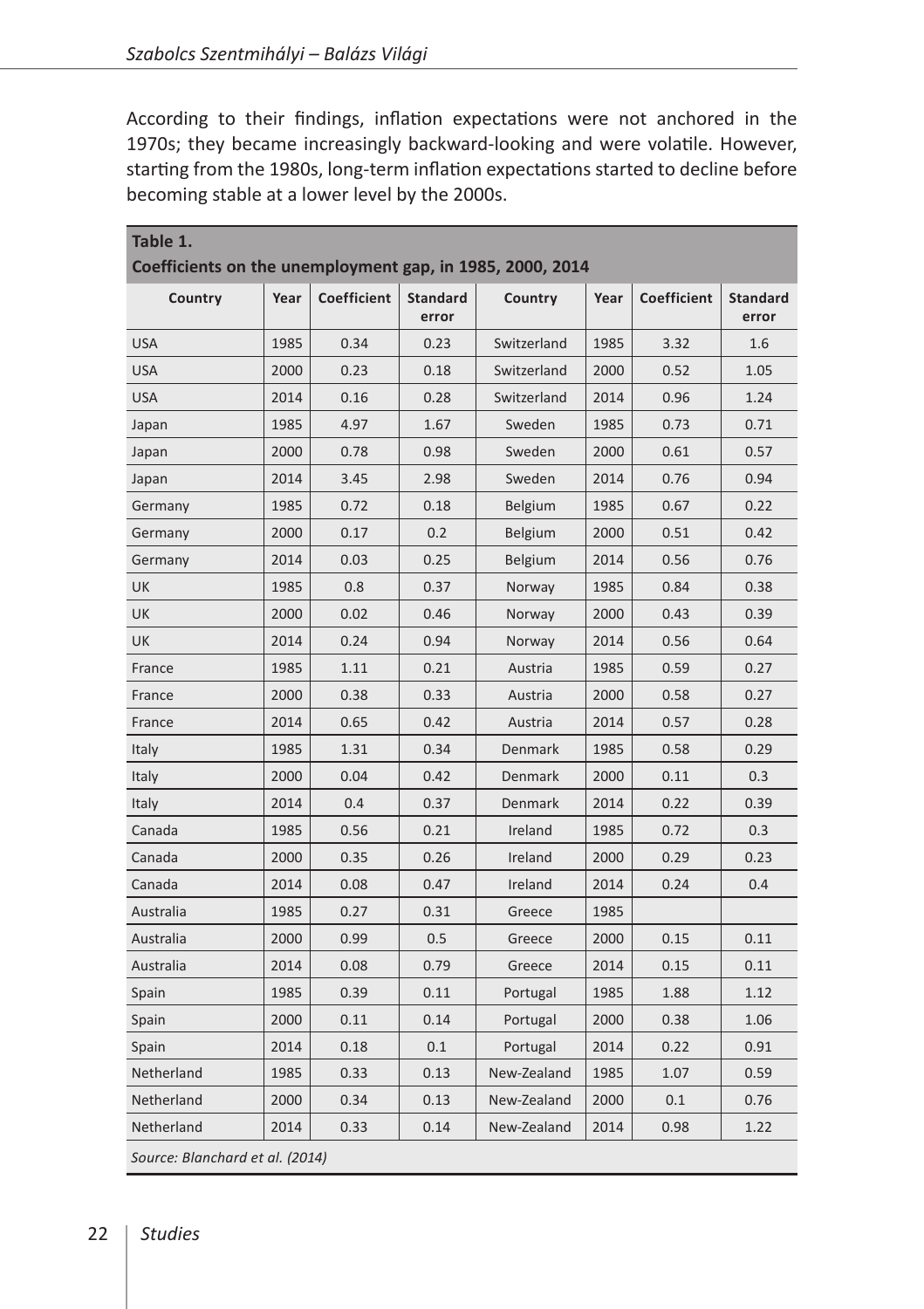In addition, they documented the growth in the importance of imported inflation, which is not surprising in view of the increasing import penetration and globalisation, and is in line with the findings of the study by *Borio and Filardo* (*2007*).

The findings of the *ECB* (*2013*) are also in conformity with the above. This study contains separate estimations for the slope of the Phillips curve for the euro area between 1997 and 2013 as well as for wage inflation and inflation, and, based on their findings, in both cases the impact of real economy factors on inflation has declined since the beginning of the crisis.

The study of the *IMF* (*2013*) estimated the parameters of the Phillips curve on the data of 21 developed countries between 1961 and 2011. It was found that the slope of the Phillips curve has been steadily declining since the mid-1970s (as shown in *Figure 2* as well), while the degree of anchoring of inflation expectations has continuously been increasing since hitting the bottom in the 1970s. However, the authors did not find a clear trend in the sample period in the case of the parameter that measures the importance of global factors.

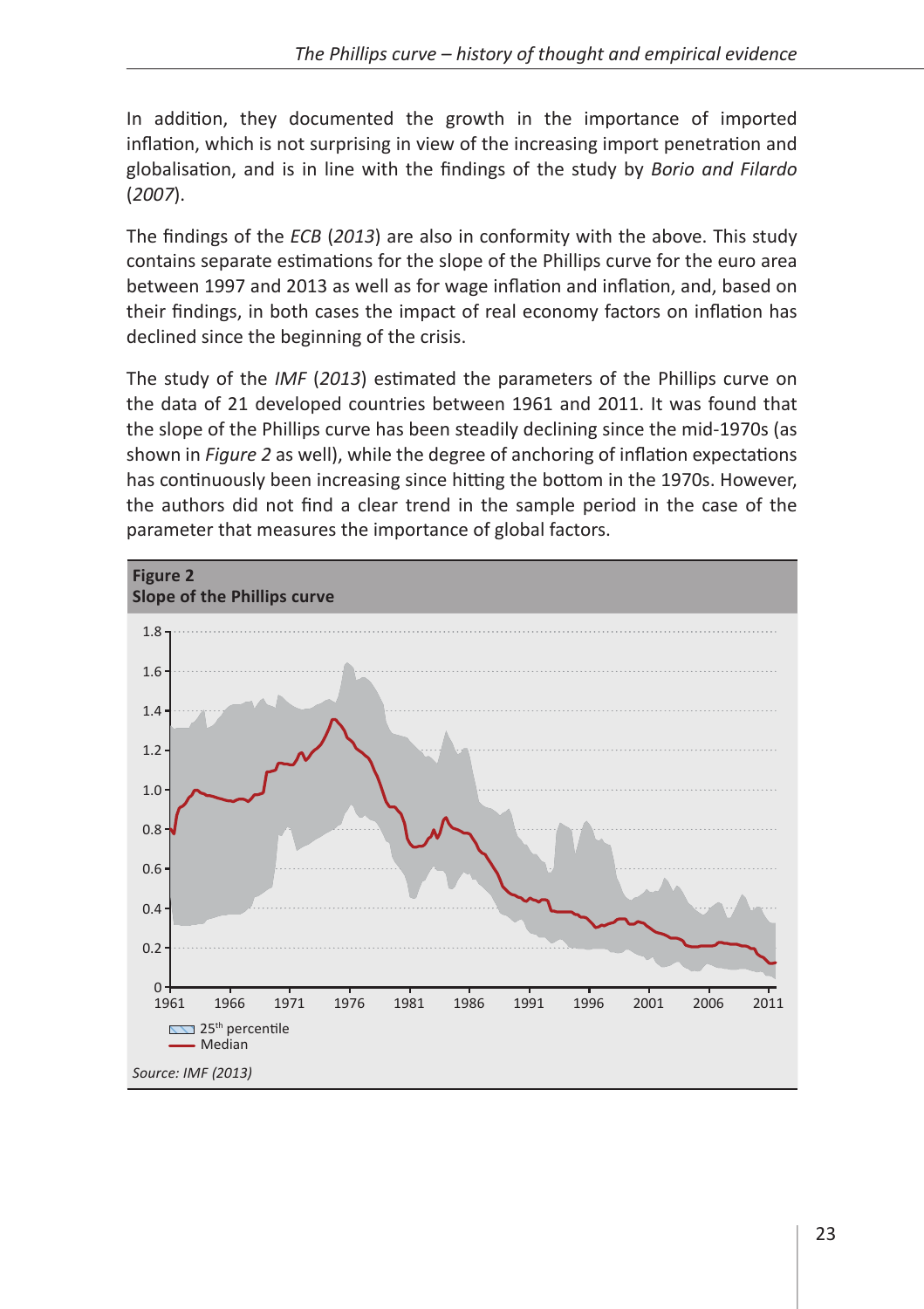For the interpretation of the above results that confirm one another, it is worth referring back to the theoretical framework discussed in the previous section. The Phillips curve becomes flatter if prices become stickier (*γ* increases), while the weight of the forward-looking term will be greater if the degree of indexation, i.e. *ν*, declines. As it was discussed, a stable, low inflation environment where monetary policy effectively influences expectations may induce these changes.

All of this is in line with the fact that in the past two decades in the developed world an increasing number of countries adopted inflation targeting based on the management of inflation expectations, with the help of which they succeeded in creating a low inflation economic environment.

This process had already started prior to the outbreak of the 2007 crisis, but the subsequent protracted recession further reduced the level of inflation, which amplified the developments that had started before. Although the aforementioned studies do not prove it directly, since the outset of the crisis downward wage rigidities also have presumably added to the trend of the flattening of the Phillips curve. As presented in the previous section, downward wage rigidities become important and contribute to the flattening of the Phillips curve when the inflation rate comes close to zero per cent. And, the recent recession was exactly this kind of period.

At the same time, it is attributable not only to the flattening of the Phillips curve that the decline in inflation remained moderate during the crisis in spite of the significant negative output gap. According to the *ECB's* (*2013*) study, it also played a role that the composition of employment may have changed as a result of the crisis, and since the recession had a negative effect mostly on the low-qualified workers, the ratio of highly qualified people is higher among the employed, which, of course, adds to the level of aggregate wages. In addition, the increase in indirect taxes and administrative prices as a result of the fiscal consolidation may also have raised the level of inflation.

A further possible explanation of why the decline in inflation was not greater during the crisis is that a considerable portion of the observed high unemployment is attributable to long-term effects and not to cyclical ones. Consequently, the negative output gap is smaller, as the output gap is related to cyclical factors. The *IMF* (*2013*) study examines this argument from an empirical point of view, but rejects it, and is clearly in favour of the flattening of the Phillips curve and the anchoredness of expectations.

In connection with the results discussed so far, it is worth highlighting that if the output gap has only a small effect on inflation, it implies that the stabilisation of inflation requires enormous movements in the output gap. Moreover, if this relation is not only weak but uncertain as well, even significant changes in the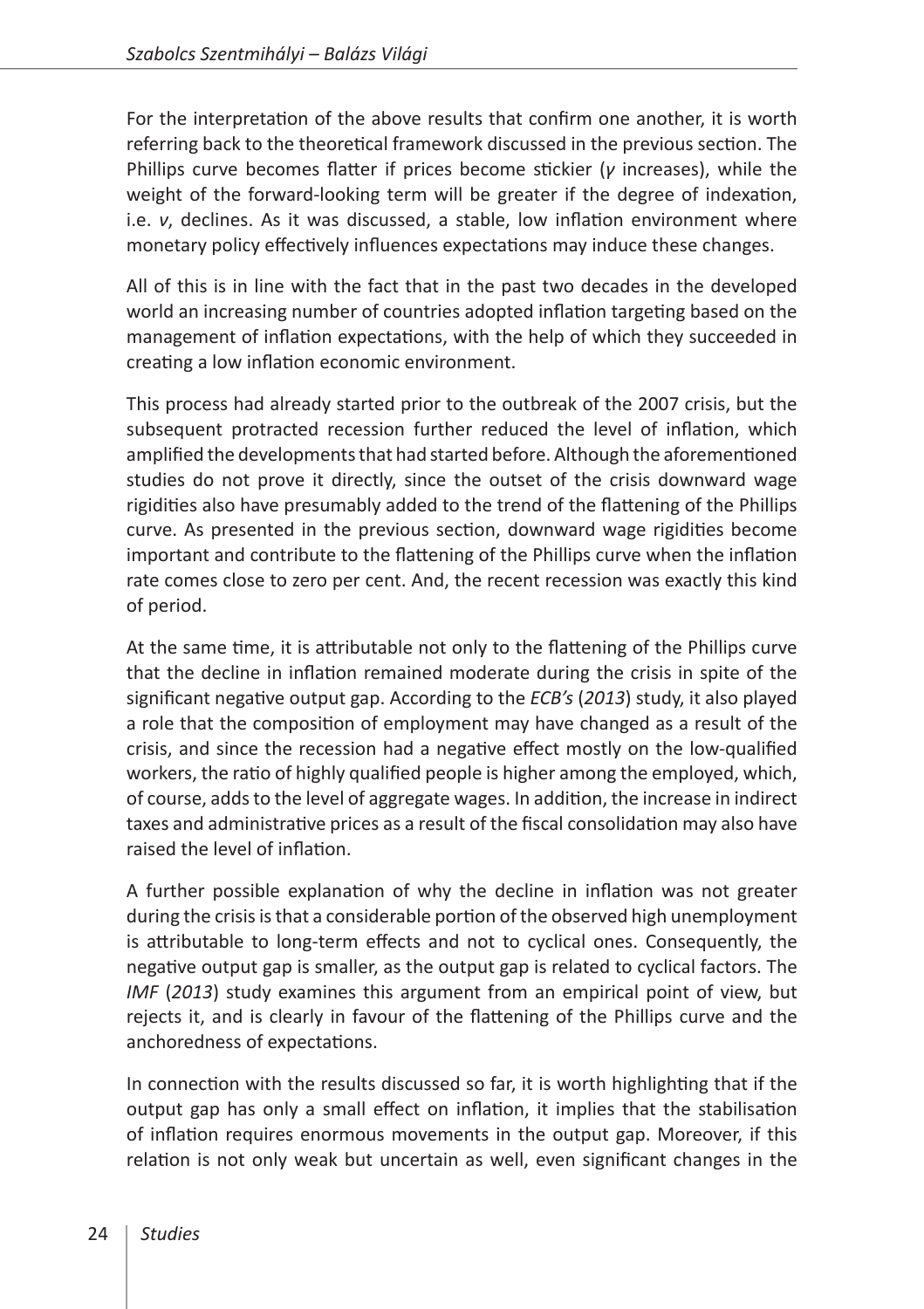output gap do not necessarily guarantee the control of inflation. Accordingly, monetary policy should focus on output instead of inflation, but it is justified to ask what determines inflation in this case. Based on the results, inflation expectations do, which, in turn, are determined by the anchoring of expectations.

At the same time, the results have ambivalent implications. Although confidence in central banks increased considerably in connection with the achievement of the inflation target, simultaneously with that, central banks' ability to actually attain their objectives declined significantly, raising the question of what will anchor expectations in the future.

The overall picture related to the flattening of the Phillips curve is refined by some further empirical analyses. In his study, *Stevens* (*2013*) estimated the Phillips curve equation used in the articles by *Blanchard et al*. (*2014*) as well as *Matheson and Stavrev* (*2013*) for the euro area from 1980 to 2013, with the help of a somewhat different econometric specification. His main findings are similar to those of the aforementioned authors: the anchoredness of expectations increased, the importance of imported inflation grew, and the slope of the Phillips curve declined in the period under review. Although according to their estimations the slope of the Phillips curve will increase again at the end of the period, it is probably the result of the fact that the movement at the end of the period in the time series is identified by the HP filter as a trend, and therefore the estimate for cyclical unemployment underestimates the fall in demand during the current crisis. Eventually this results in the overestimation of the slope of the Phillips curve at the end of the estimation period.

*Riggi and Venditti* (*2015*) prepared an estimate for euro area data from 1999 to 2014. Their results are basically in line with the above, i.e. flattening of the Phillips curve is observed in the long run. At the same time, they claim that the situation changed in 2013 and 2014, and the Phillips curve became steeper. According to the authors, this may stem from changes in the structure of the economy. On the one hand, they mention lower nominal rigidities (more frequent price adjustments) as a possible underlying reason, which may be attributable to the structural reforms of some countries. On the other hand, they think it is possible that it was not the slope of the Phillips curve that changed, but that the output gap may be larger than estimated now.

*Oinonen and Paloviita* (*2014*) examined the slope of the Phillips curve in the case of the euro area for the period between 1990 and 2014 using a variable parameter estimation, with three different output gap variables. They found that the slope of the Phillips curve had increased since 2012. However, together with the Phillips curve's becoming steeper, they emphasise that changes in expectations remain one of the most important factors influencing euro area inflation.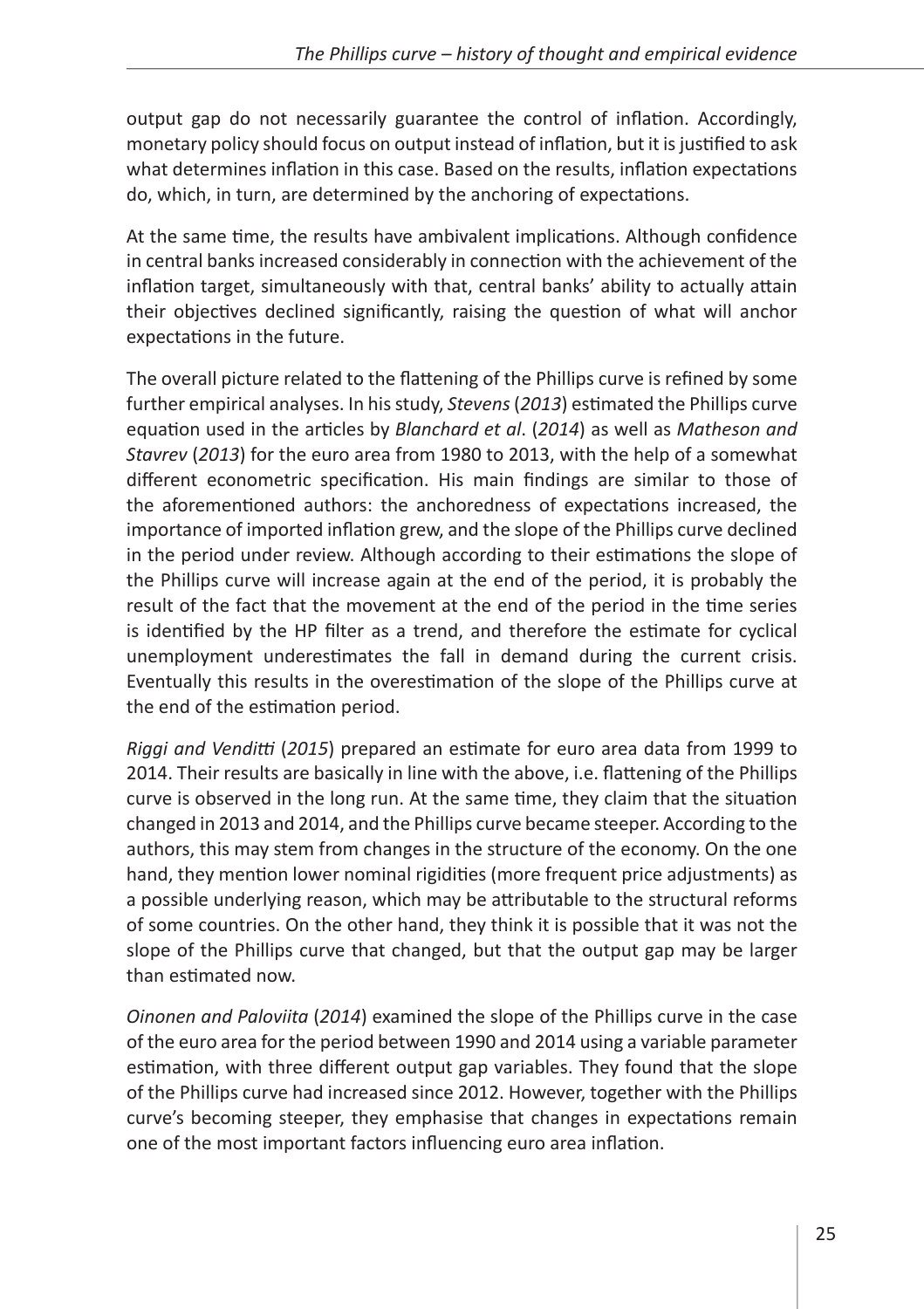#### **7. Conclusions**

The equation that captures the correlation between the developments in inflation and real economy developments is called the Phillips curve. Originally, the Phillips curve was a stable empirical relation discovered in the 1950s, which collapsed and became invalid during the stagflation of the 1970s. Nevertheless, complemented with expectations, the Phillips curve has remained a useful analytical tool.

The new Keynesian Phillips curve, which is widely used nowadays as well, captures the relationship between inflation, inflation expectations and the output gap. The coefficient of the output gap, i.e. the slope of the Phillips curve, is of key importance in the equation in terms of economic policy.

According to most of the empirical studies, a flattening of the Phillips curve was observed in the past decades, i.e. the coefficient of the output gap declined significantly. This is mainly attributable to the changes in corporate pricing behaviour and to the process of globalisation. At the same time, there is no guarantee that the trend of flattening will continue; in fact, as a result of certain circumstances, it may even reverse.

In the current low inflation environment, the flat Phillips curve is advantageous for economic policy, because it is possible to induce significant growth with minimum additional inflation.

#### **References**

- Akerlof, G.A W.T. Dickens G.L. Perry (1996): *The Macroeconomics of Low Inflation*. Brooking Papers on Economic Activity, 1:1996, pp. 1-76.
- Ball, L. (2006): *Has Globalization Changed Inflation?* NBER wp 12687.
- Benigno, P. L.A. Ricci (2011): *The Inflation-Output Trade-Off with Downward Wage Rigidities*. American Economic Review 101, pp. 1436–1466.
- Boivin, J. Giannoni, M. (2006): *Has Monetary Policy Become More Effective?* [The Review](https://ideas.repec.org/s/tpr/restat.html) [of Economics and Statistics](https://ideas.repec.org/s/tpr/restat.html) 88, pp. 445–462.
- Borio, C. Filardo, A. (2007): *Globalisation and inflation: New cross-country evidence on the global determinants of domestic inflation*. BIS Working Papers, 227.
- Blanchard, O. Cerutti, E. Summers, L. (2014): *Inflation and Activity Two Explorations, and Their Monetary Policy Implications. S*tudy for the conference ECB Forum on Central Banking 2014.
- Calvo G. (1983): *Staggered Prices in a Utility Maximizing Framework*. Journal of Monetary Economics 12, pp. 383–398.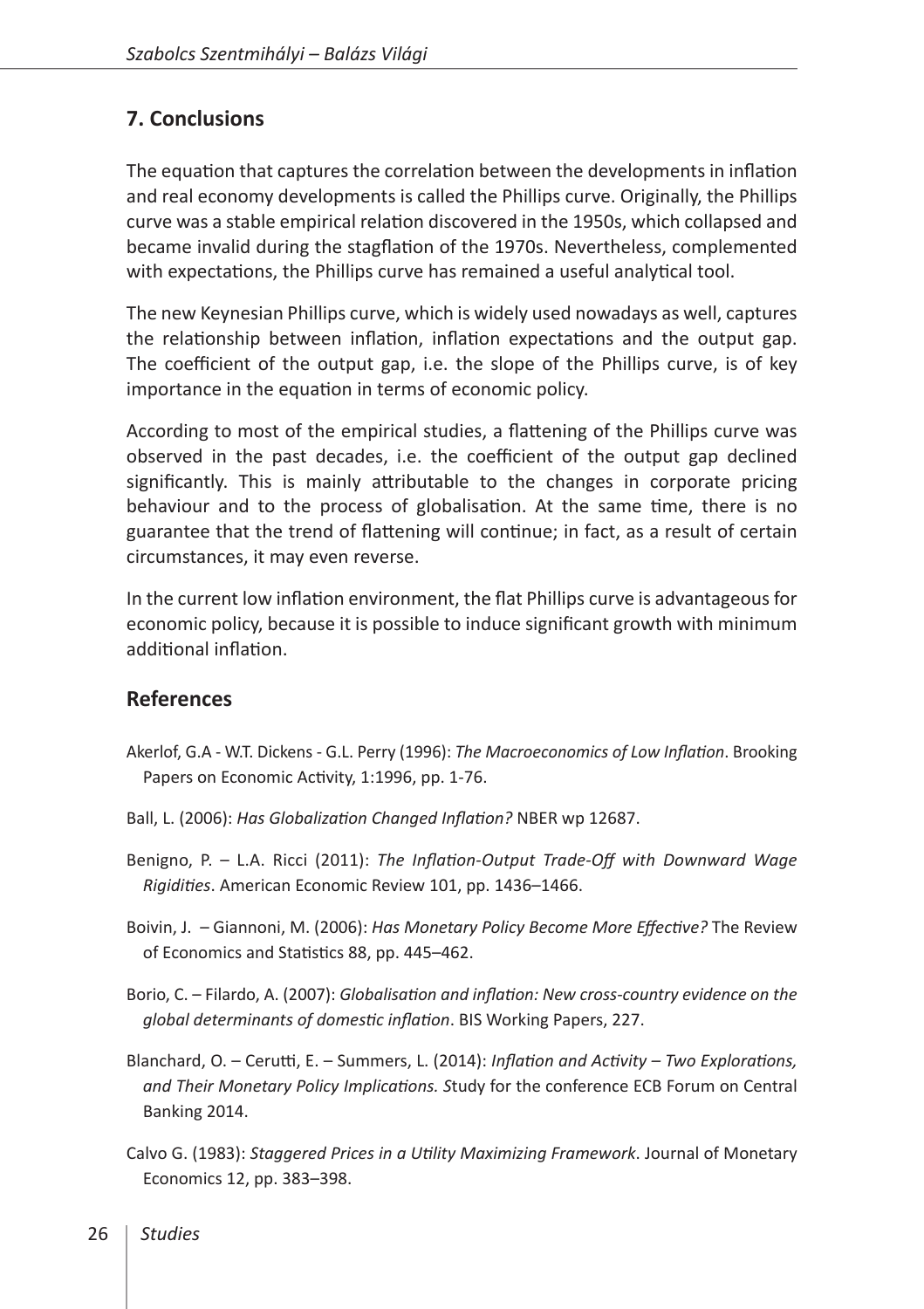- Christiano, L. Eichenbaum, M. Evans, C. (2005): *Nominal Rigidities and the Dynamic Effects of a Shock to Monetary Policy*. Journal of Political Economy 113, pp. 1–45.
- ECB (2013): *The Link between Slack and Nominal Developments*. Monthly Bulletin, November 2013.
- Fischer, S. (1977): *Long-Trem Contracts, Rational Expectations and the Optimal Money Supply Rule*. Journal of Political Economy, pp. 191–205.
- Friedman, M. (1968): *The Role of Monetary Policy.* American Economic Review, 68, 1-17.
- Galí, J. Gertler, M. (1999): *Inflation Dynamics: A Structural Econometric Analysis*. Journal of Monetary Economics 44, pp. 195–222.
- Galí, J. Gertler, M. López-Salido, D. (2001): *European Inflation Dynamics*. European Economic Review 45, pp. 1237–1270.
- Guilloux-Nefussi, S. (2015): Globalization, Market Structure and the Flattening of the Phillips Curve, Document de Travai 539, Banque de France.
- Ihrig, J. Kamin, S.B. Lindner, D. Marquez, J. (2008): *Some Simple Tests of the Globalization and Inflation Hypothesis*. Board of Governors International Finance Discussion Paper n. 893
- IMF (2006): *How Has Globalization Affected Inflation?* World Economic Outlook, Chapter III, April.
- IMF (2013): *The Dog that Didn't Bark: Has Inflation been Muzzled or Was It Just Sleeping*. World Economic Outlook, Chapter III, April
- Kucsera H. (2013): *Phillips-görbe becslés magyar adatokon a bértarifa adatbázis felhasználásával* (Phillips curve estimate on Hungarian data using the wage tariff database), manuscript, MNB.
- Kucsera H. (2014): *Phillips-görbe becslés magyar adatokon faktorok felhasználásával* (Phillips curve estimate on Hungarian data using factors), manuscript, MNB.
- Lendvai J. (2005): *Hungarian Inflation Dynamics*. MNB Occasional Papers, 46, Magyar Nemzeti Bank.
- Lucas, R.E. (1973): *Some International Evidence on Output-Inflation Trade-offs*. American Economic Review 63, pp. 326–334.
- Mackowiak, B. Wiederholt, M. (2009): *Optimal Sticky Prices under Rational Inattention*. American Economic Review 99, pp. 769–803.
- Matheson, T. Stavrev, E. (2013): *The Great Recession and the Inflation Puzzle*. IMF Working Paper, 13/124.